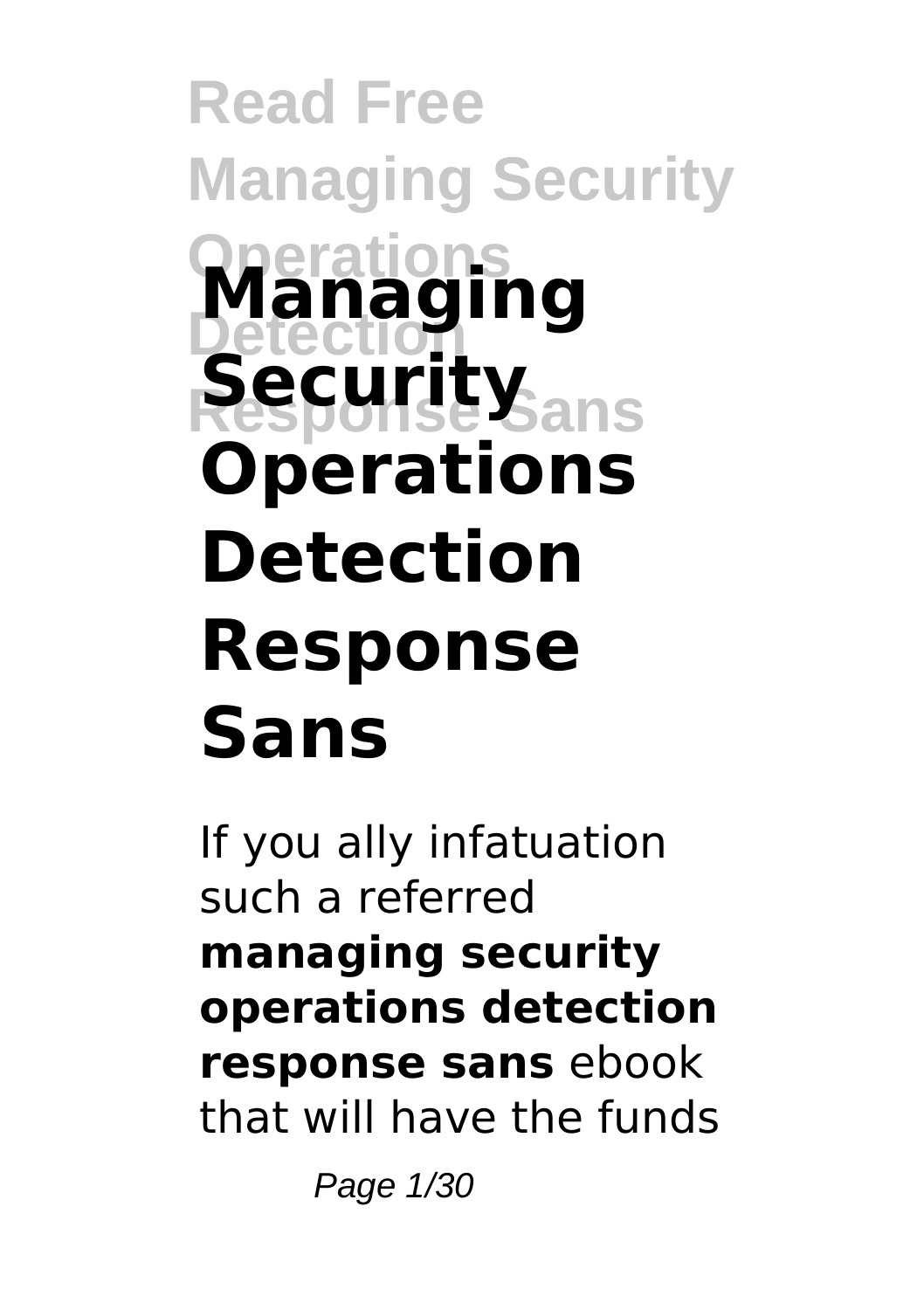**Read Free Managing Security for you worth, acquire** the very best seller **Response Sans** several preferred from us currently from authors. If you desire to comical books, lots of novels, tale, jokes, and more fictions collections are after that launched, from best seller to one of the most current released.

You may not be perplexed to enjoy every ebook collections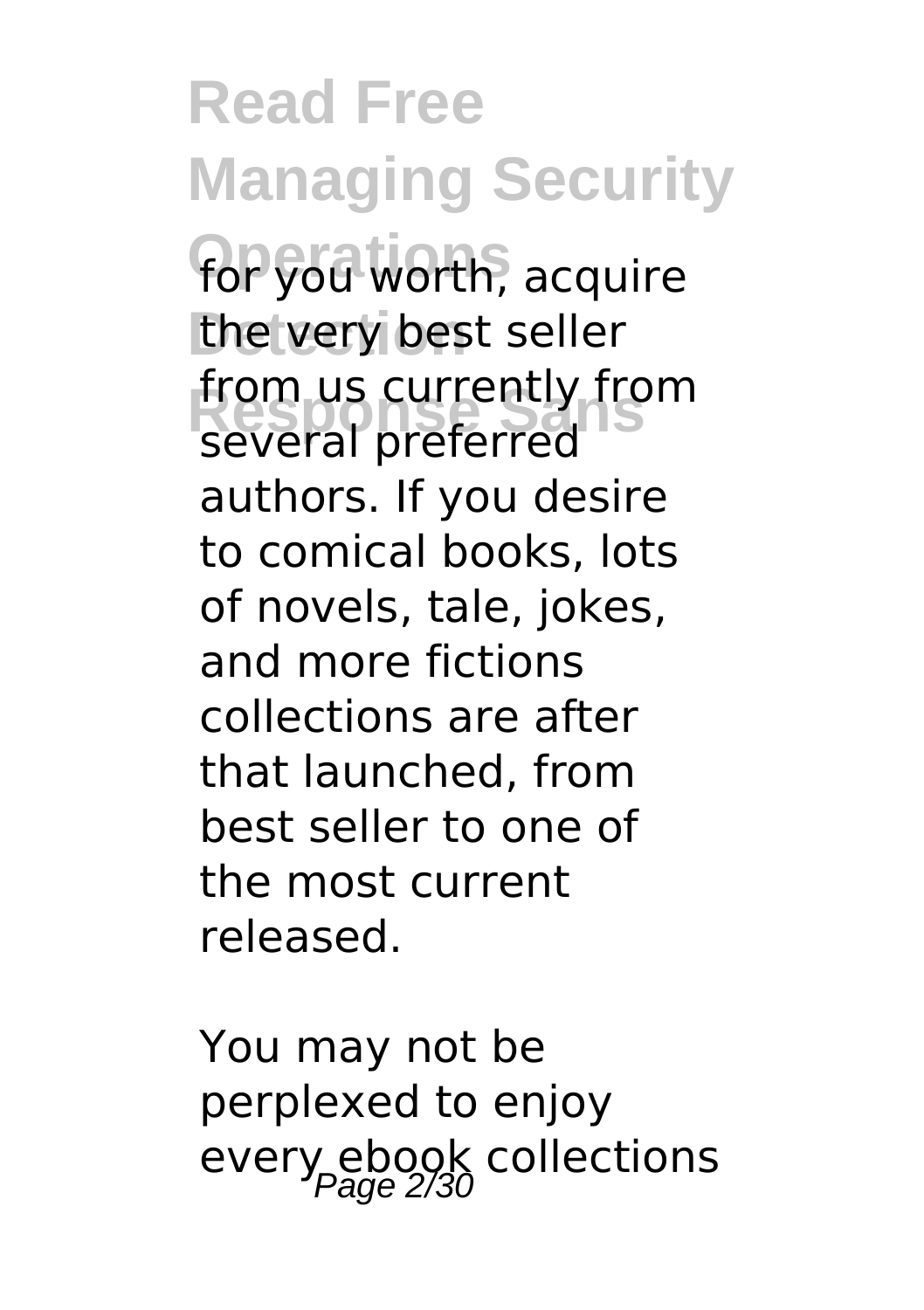**Read Free Managing Security managing security** operations detection **Response Sans** will very offer. It is not response sans that we around the costs. It's just about what you dependence currently. This managing security operations detection response sans, as one of the most full of zip sellers here will unquestionably be among the best options to review.

Free ebook download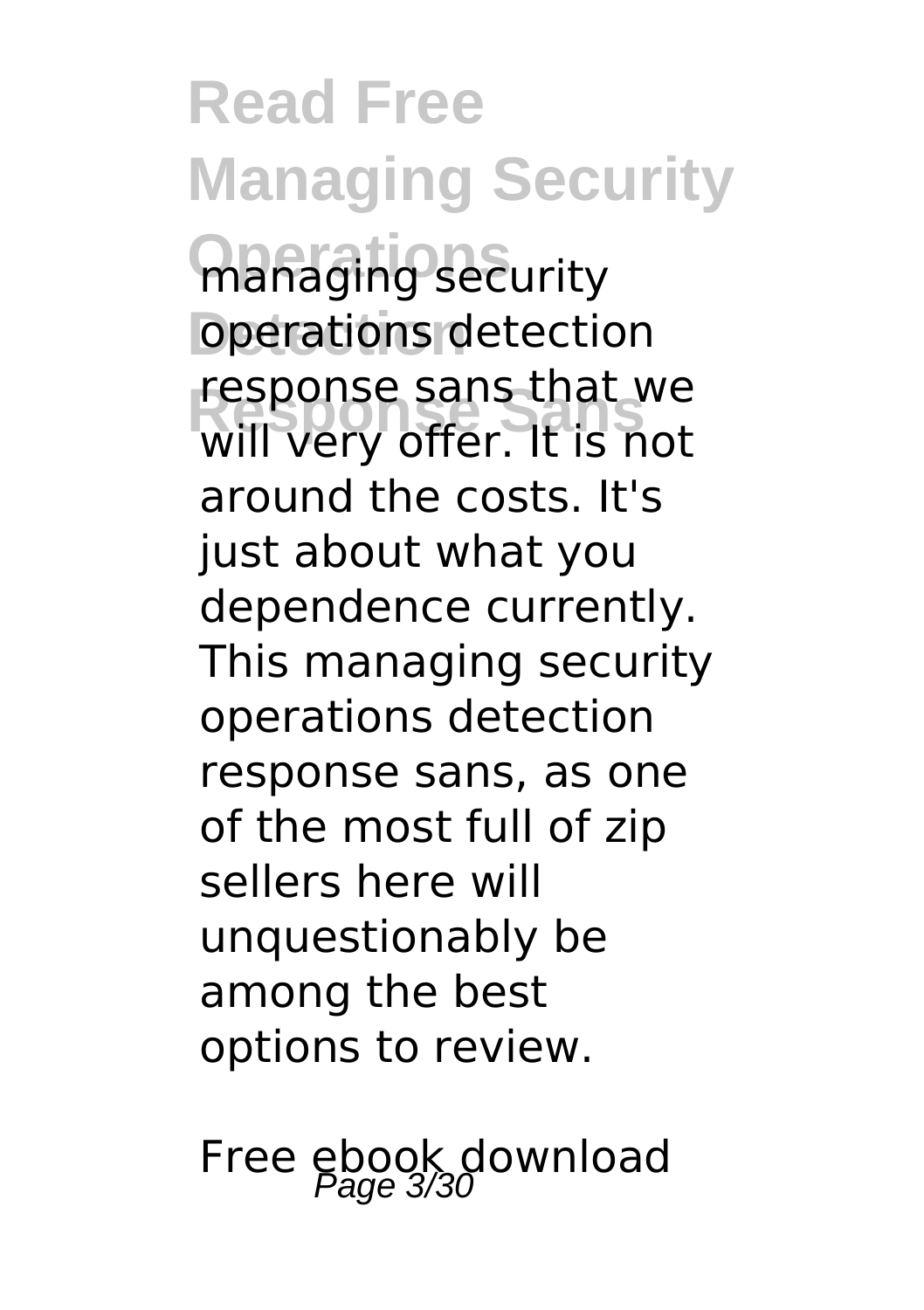**Read Free Managing Security Sites: <sup>a t</sup>hey s**ay that books are one's best friend, and with one in<br>their hand they their hand they become oblivious to the world. While With advancement in technology we are slowly doing away with the need of a paperback and entering the world of eBooks. Yes, many may argue on the tradition of reading books made of paper, the real feel of it or the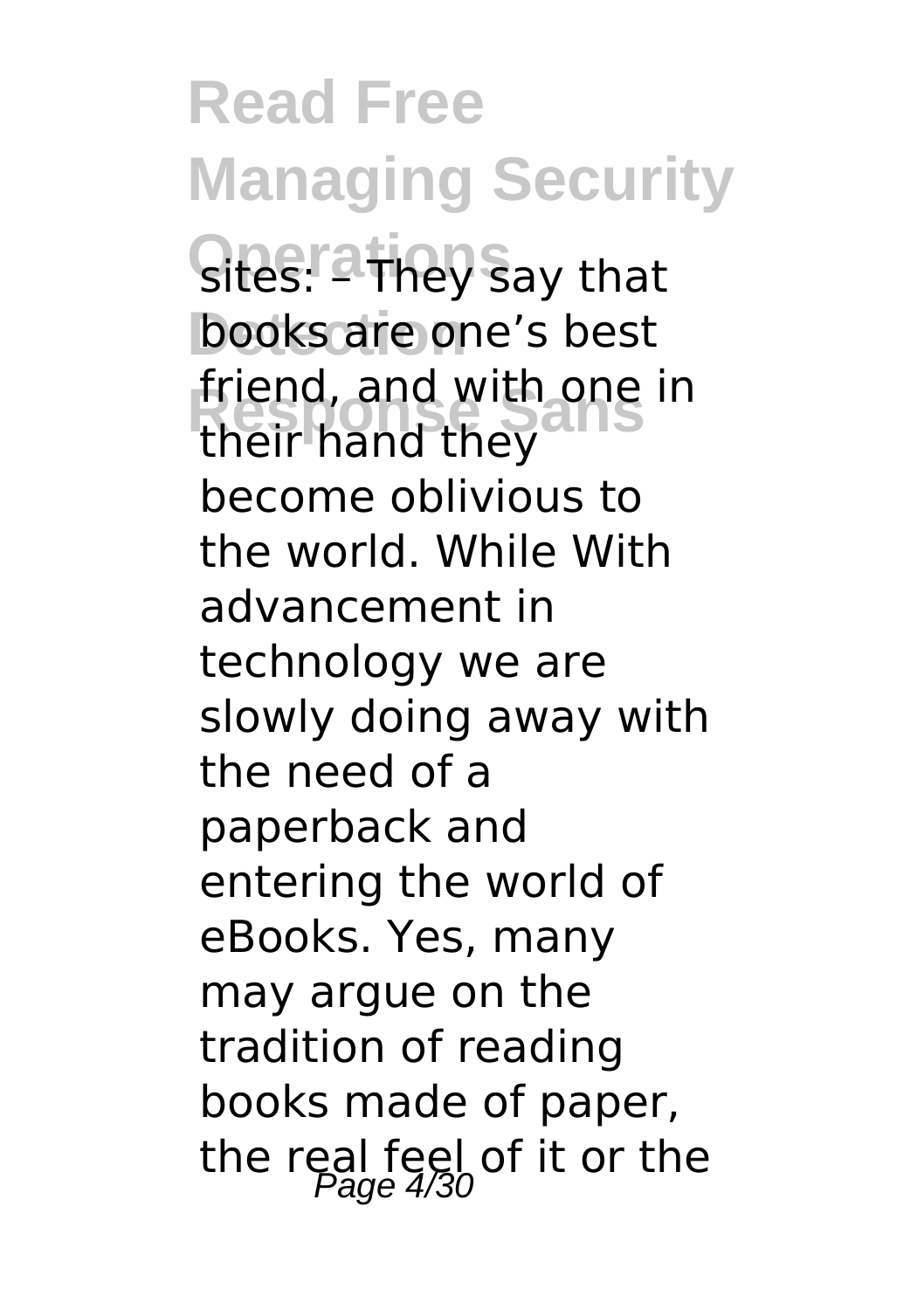**Read Free Managing Security Unusual smell of the** books that make us **Responsi**<br> **Responsi**ng the fact<br> **Responsi**ng the is that with the evolution of eBooks we are also saving some trees.

# **Managing Security Operations Detection Response** Atos offers a full spectrum of advanced detection and response services around the clock and across the globe: We have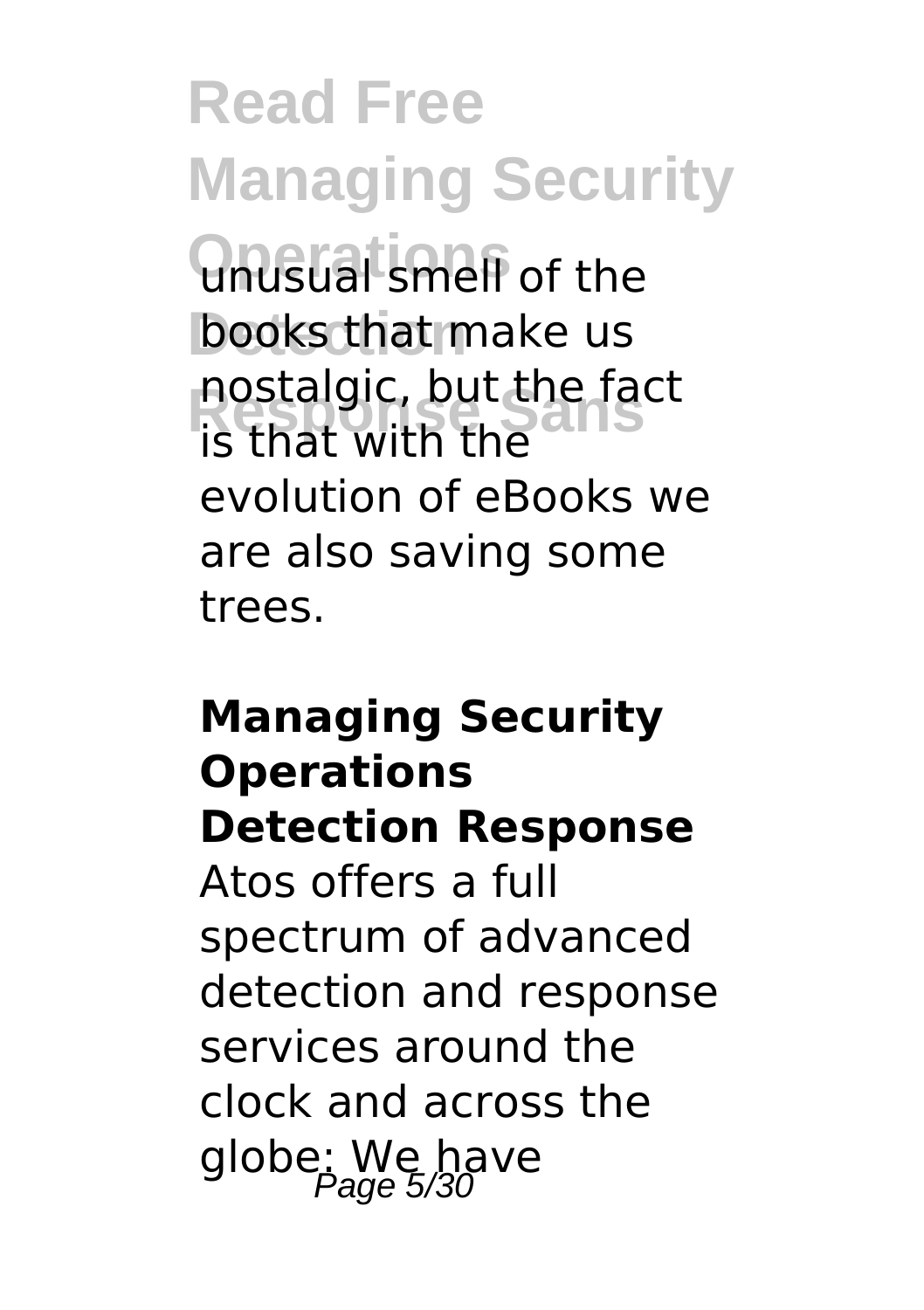**Read Free Managing Security Operations** developed the next generation SOC, MDR **Recurrity Operation** Security Operation preventing breaches by leveraging big data and supercomputing capabilities and automating security responses.

# **Atos Managed Security Services - Advanced Detection and ...** Sophos Extended Detection and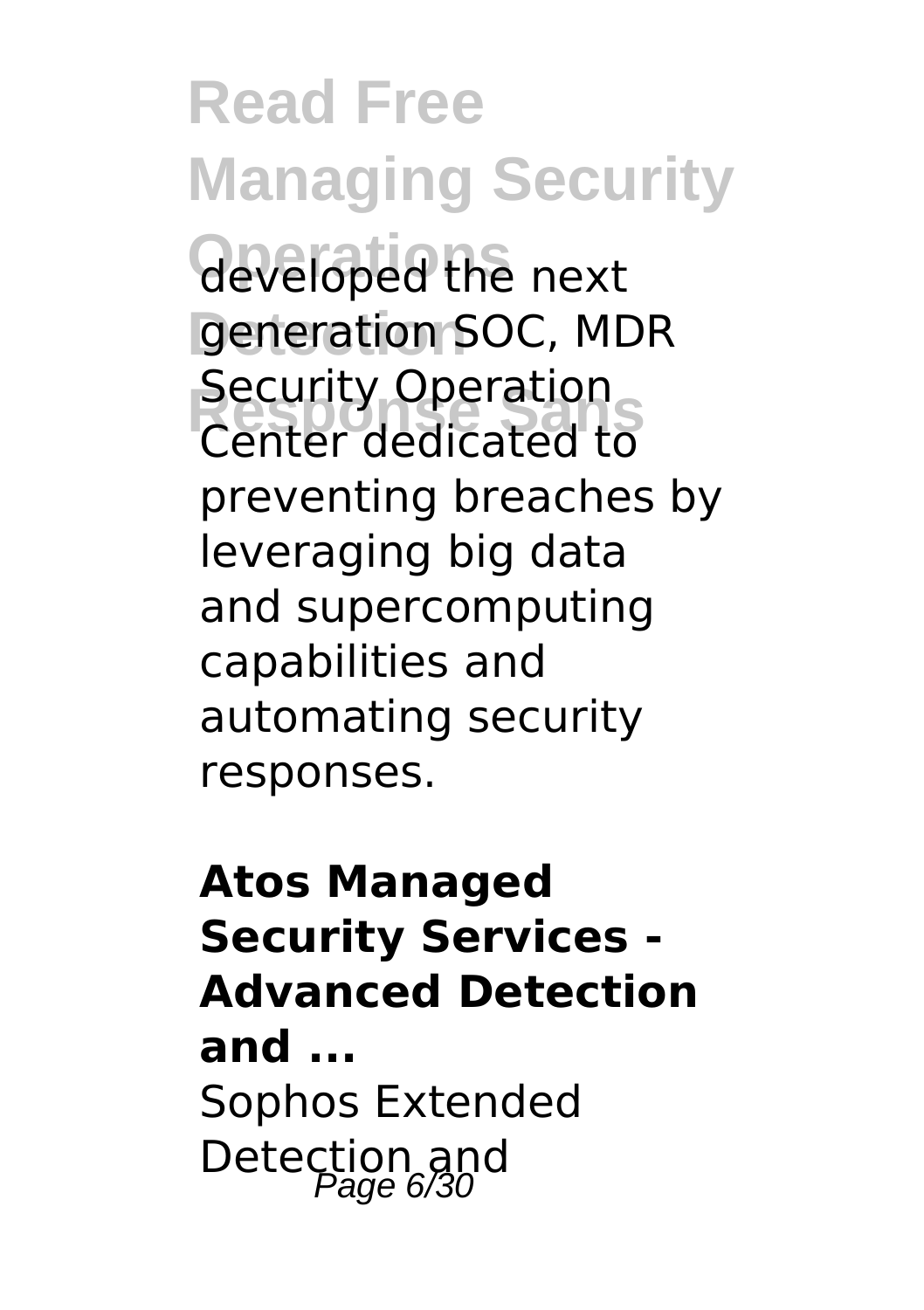**Read Free Managing Security** Response (XDR) **Overview Reduce Time** to Detect and<br>Investigate Sans Investigate Immediately get to the information that matters to you by choosing from a library of pre-written, customizable templates covering many different threat hunting and IT operations scenarios – or write your own.

# Sophos XDR |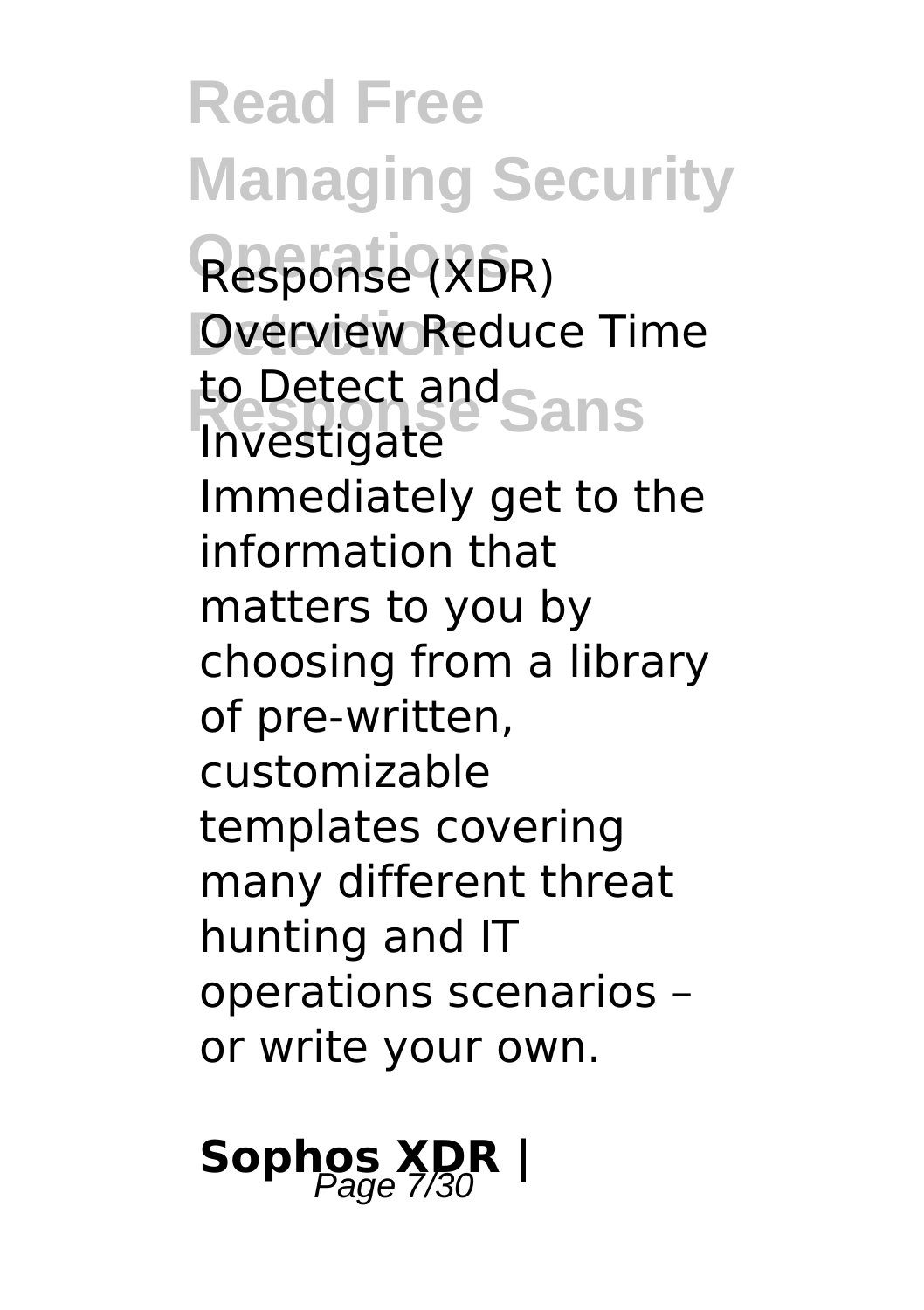**Read Free Managing Security Extended Detection and Response Platform**<br>
Endpoint Detection & **Platform** Response (EDR) is a sophisticated tool for identification of anomalous behavior and breaches, risk assessment, incident response, investigations and remediation. ESET Enterprise Inspector . Outstanding visibility and synchronized remediation with ESET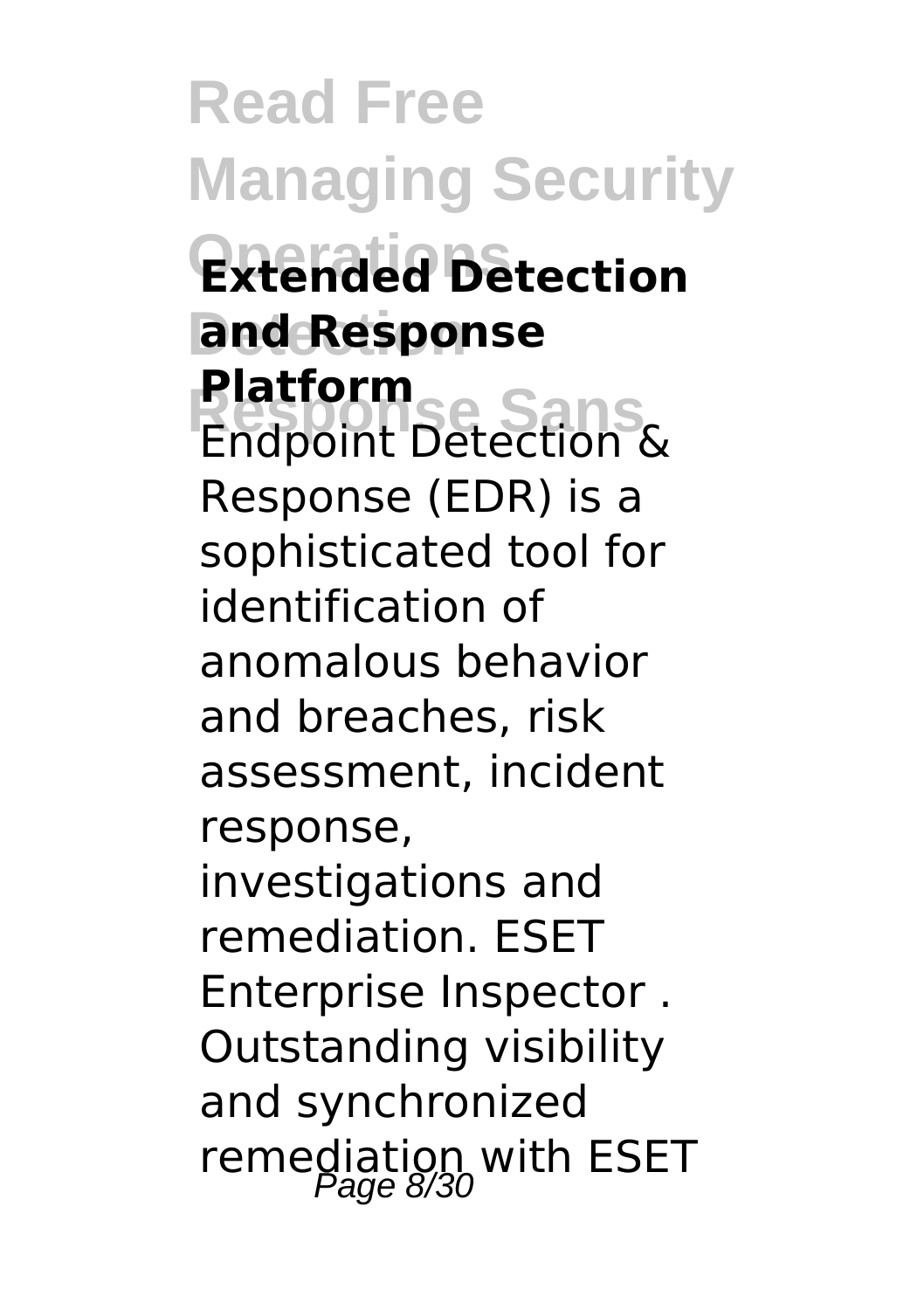**Read Free Managing Security EDR.** Also available as part of our Managed **Detection & Response** service.

# **Endpoint Security - Detection & Response | ESET**

In some companies, the executive team recognizes the importance of cybersecurity to the business bottom line. In these cases, the security operations center (or SOC) team is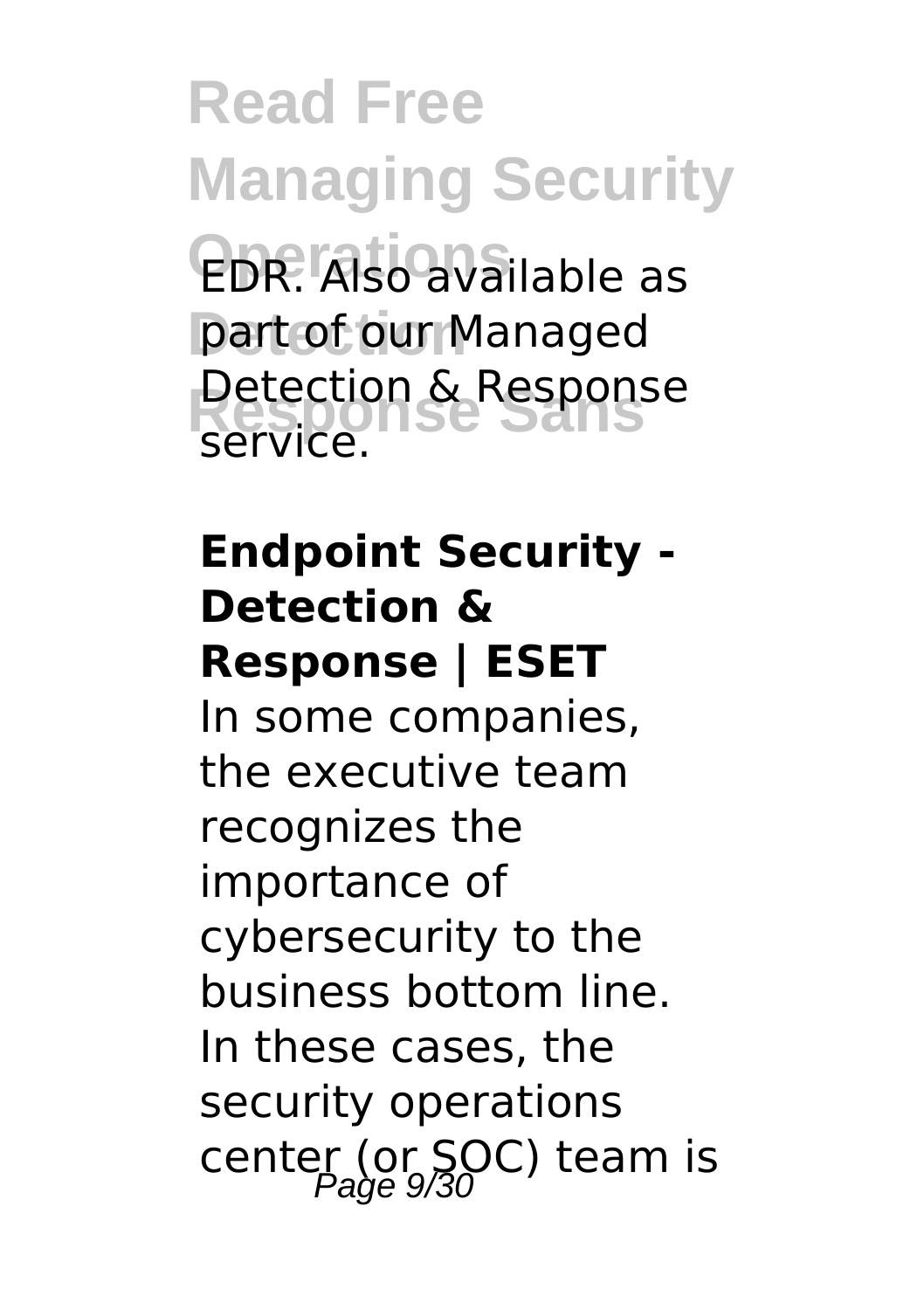**Read Free Managing Security in a great position, with** enough budget for good tools, enough<br>staff to manage them, good tools, enough and the "human" capital of executive visibility and support.

#### **2021 SOC Team (Security Operations Center) Operations | AT ...**

Best Practices for Building a Winning Security Operations Center Team. Security operations teams face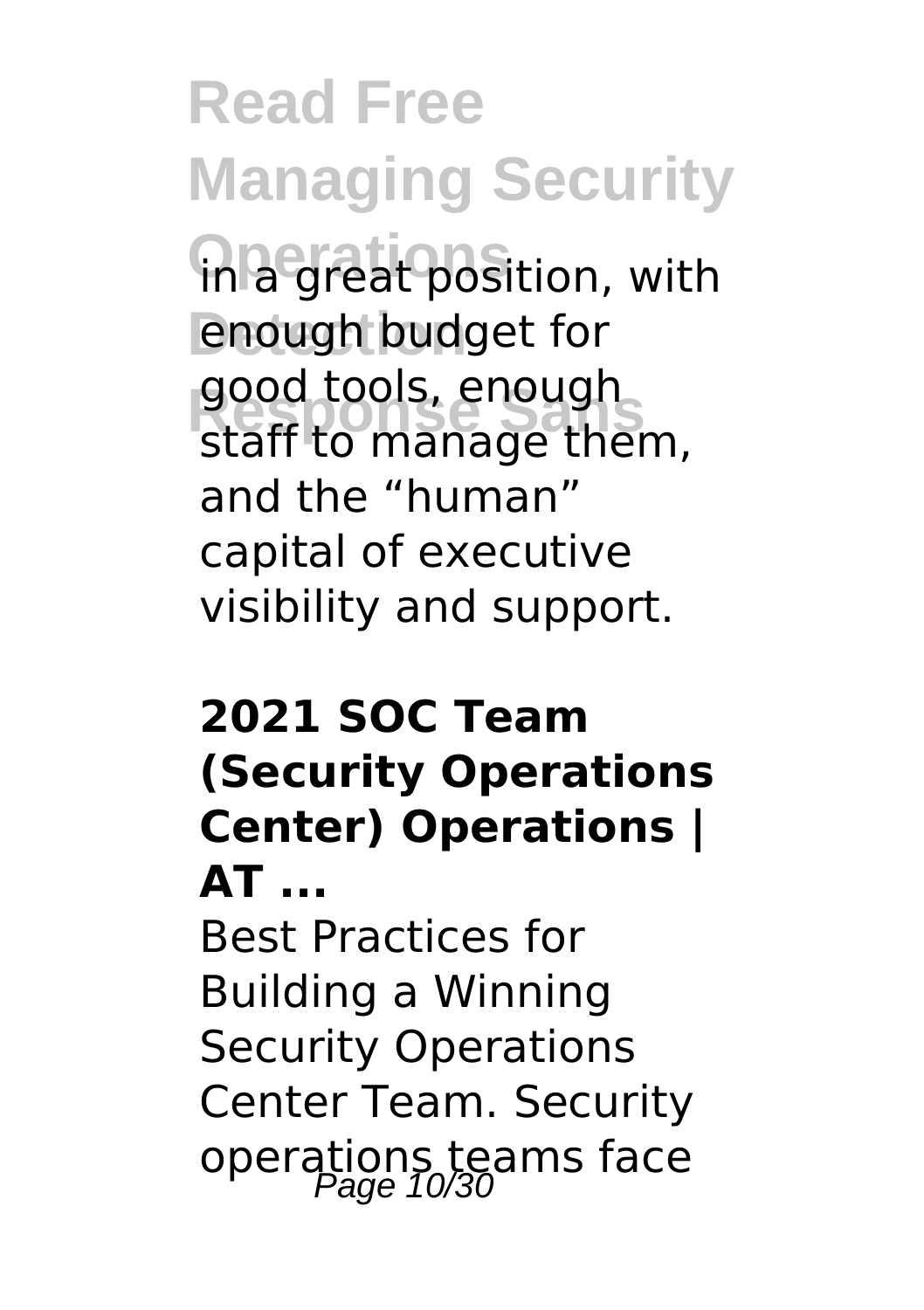**Read Free Managing Security** many challenges—they can be overworked, **Response Sans** gain little attention understaffed and often from upper management. Security operations best practices can give companies the tools they need to protect themselves and offer SOC teams a better working ...

**Security Operations Center Roles and Responsibilities**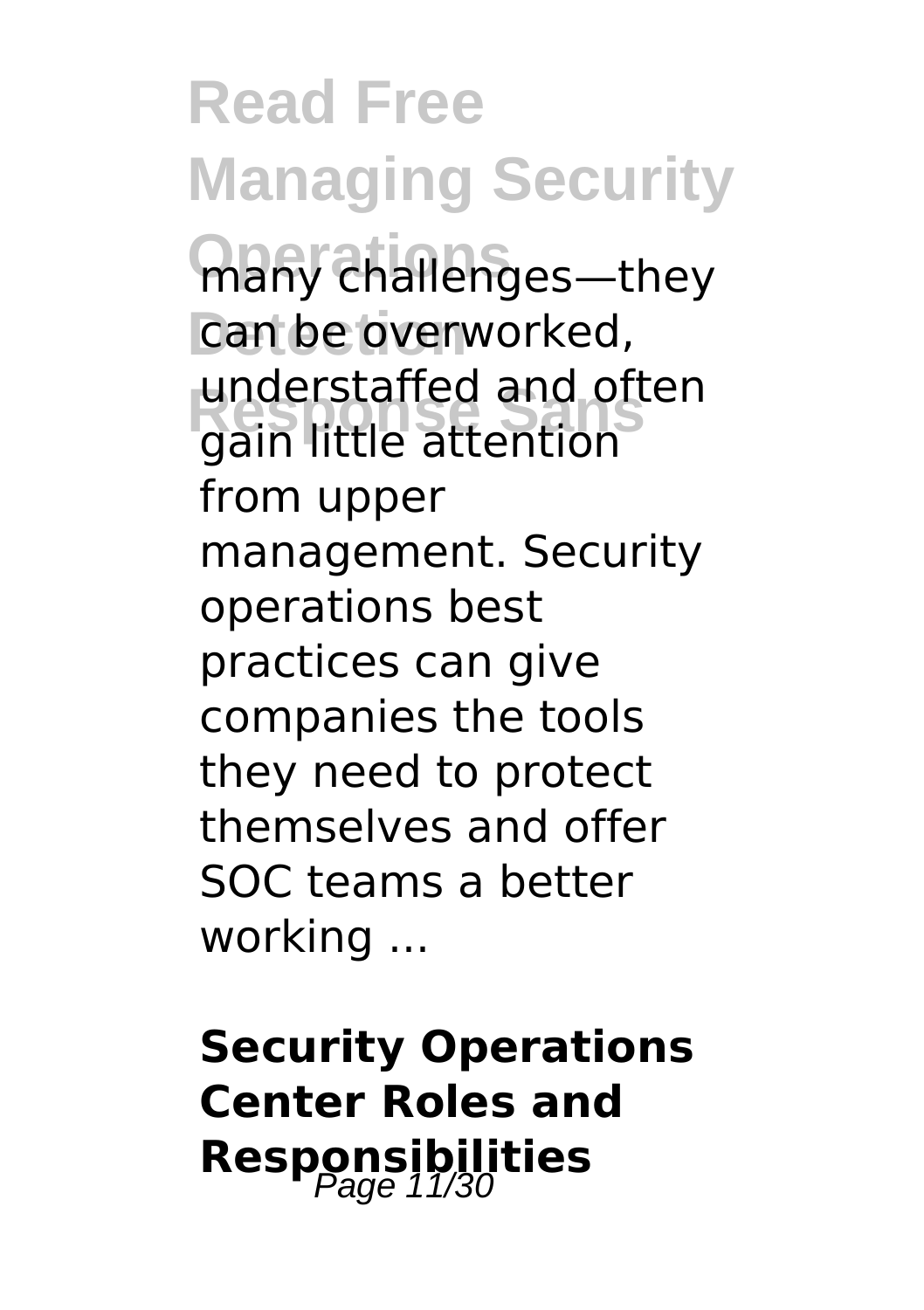**Read Free Managing Security Operations** Arctic Wolf's Managed **Detection** Detection and Response delivers<br>advanced 24x7 threat Response delivers detection from Security Operations experts. ... Every organization should be so effective at security operations that both the likelihood and impact of a cyber attack is minimized to the point where risk is essentially zero. ... Takes the work out of managing logs ...

Page 12/30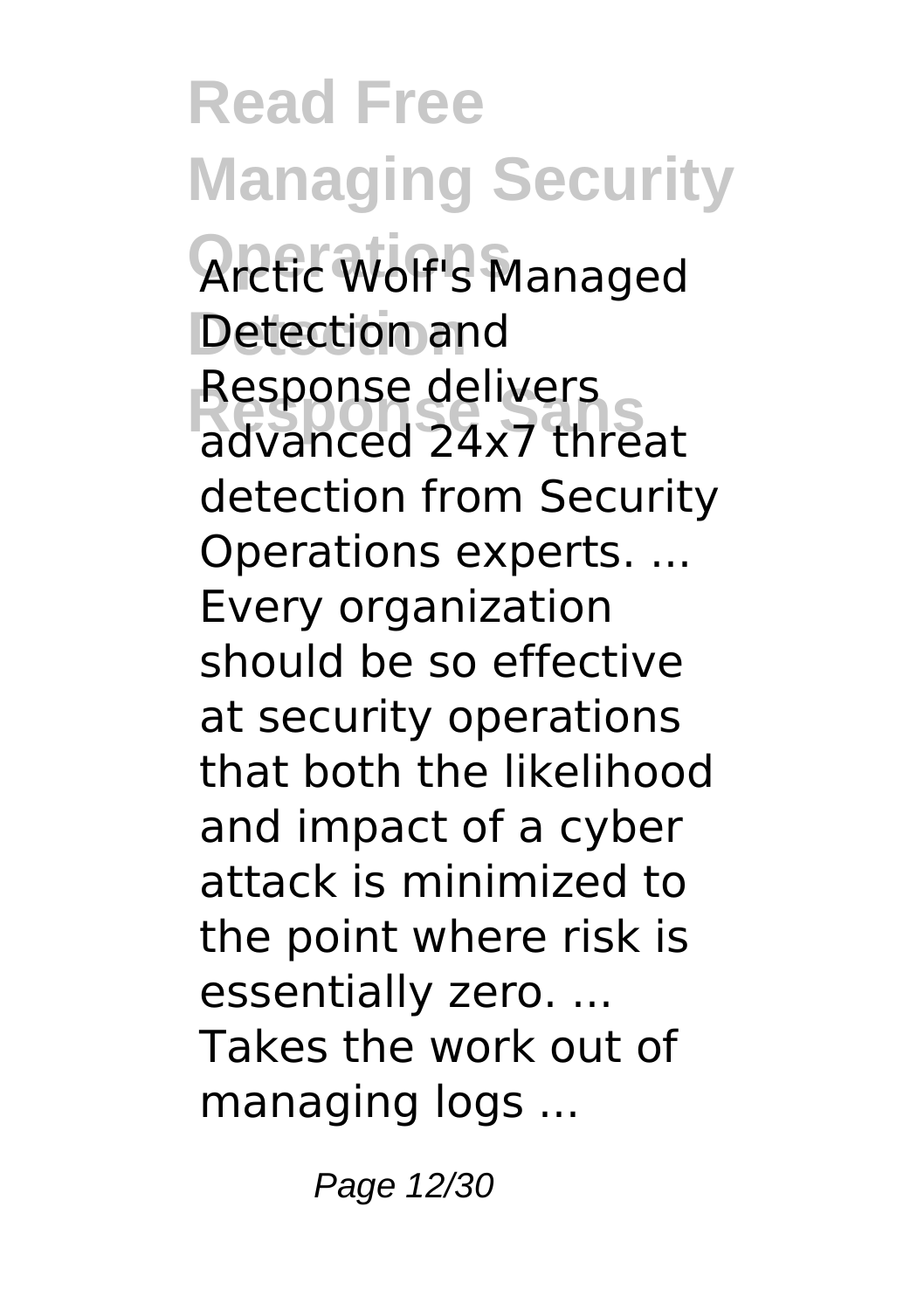**Read Free Managing Security Operations Managed Detection and Response (MDR) | Arctic Wolf**<br>The key noint to US The key point to emphasize here is the importance of detection (vs. prevention). Of course organizations need to implement preventative tools (e.g. firewalls, AV, etc.) along with ensuring that vulnerabilities are patched among other prevention-type activities (e.g. secure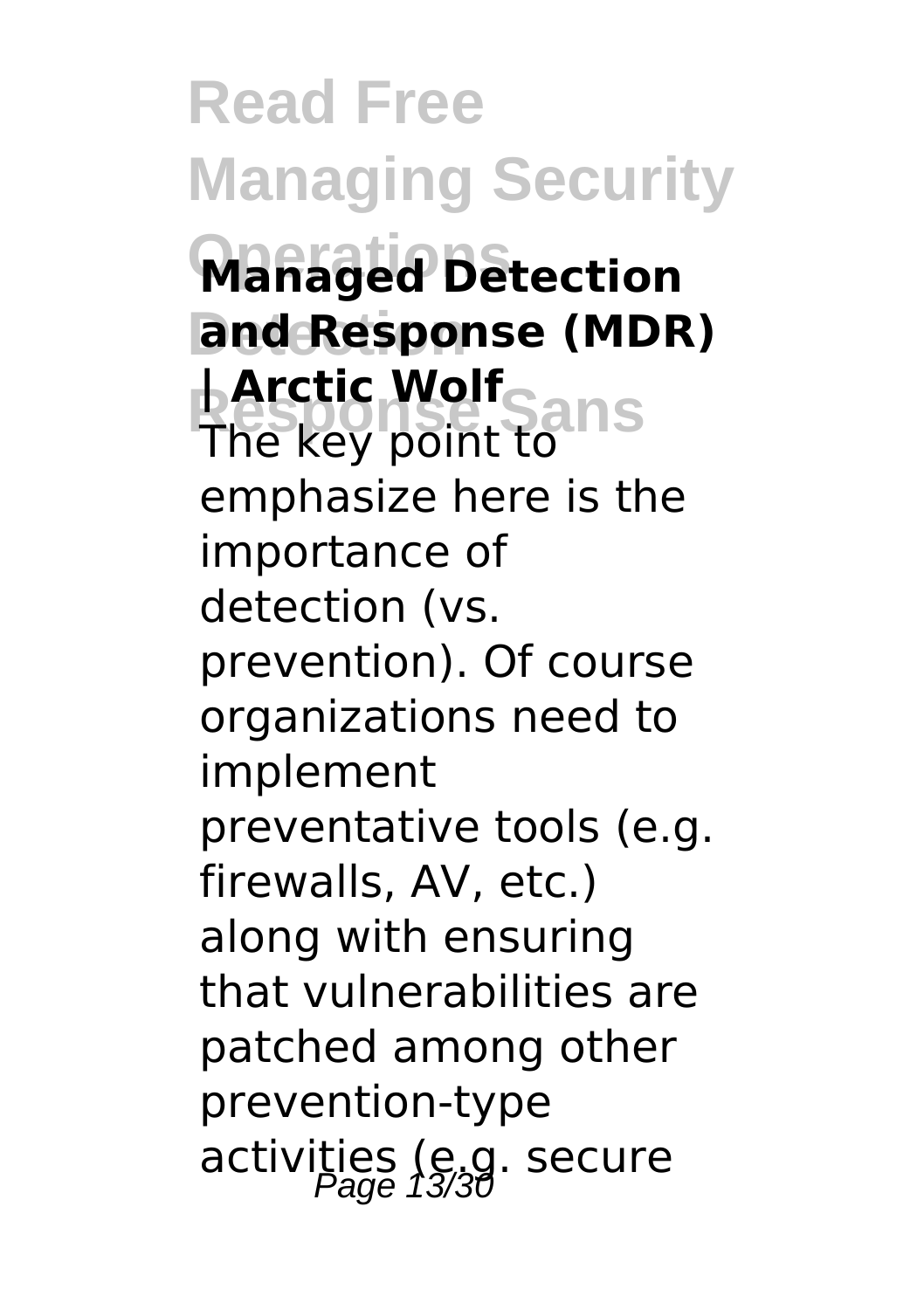**Read Free Managing Security Operations** desktop configurations, strict password policies, secure<br>account management, policies, secure etc.).

## **Security Operations Center (SOC) Tools | AT&T Cybersecurity** Managed detection and response (MDR) partners are another form of a managed SOC. Command SOC. This model provides threat intelligence insights and security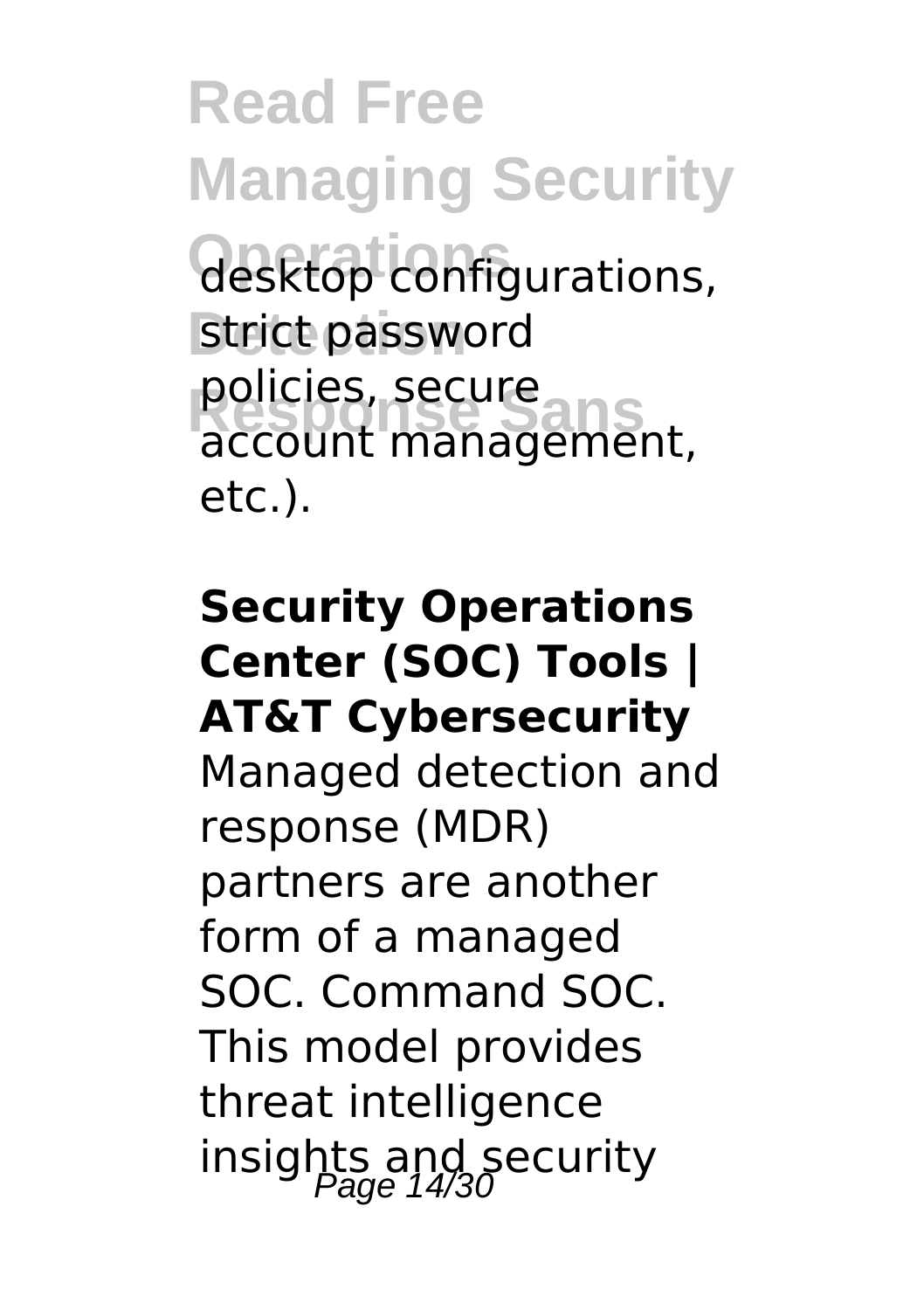**Read Free Managing Security Operations** expertise to other, typically dedicated, **Security operations**<br>Centers A command centers. A command SOC is not involved in the actual security operations or processes, just the intelligence side. Fusion center.

#### **What is a Security Operations Center (SOC)?**

Managing a security operations center  $(SOC)$  requires a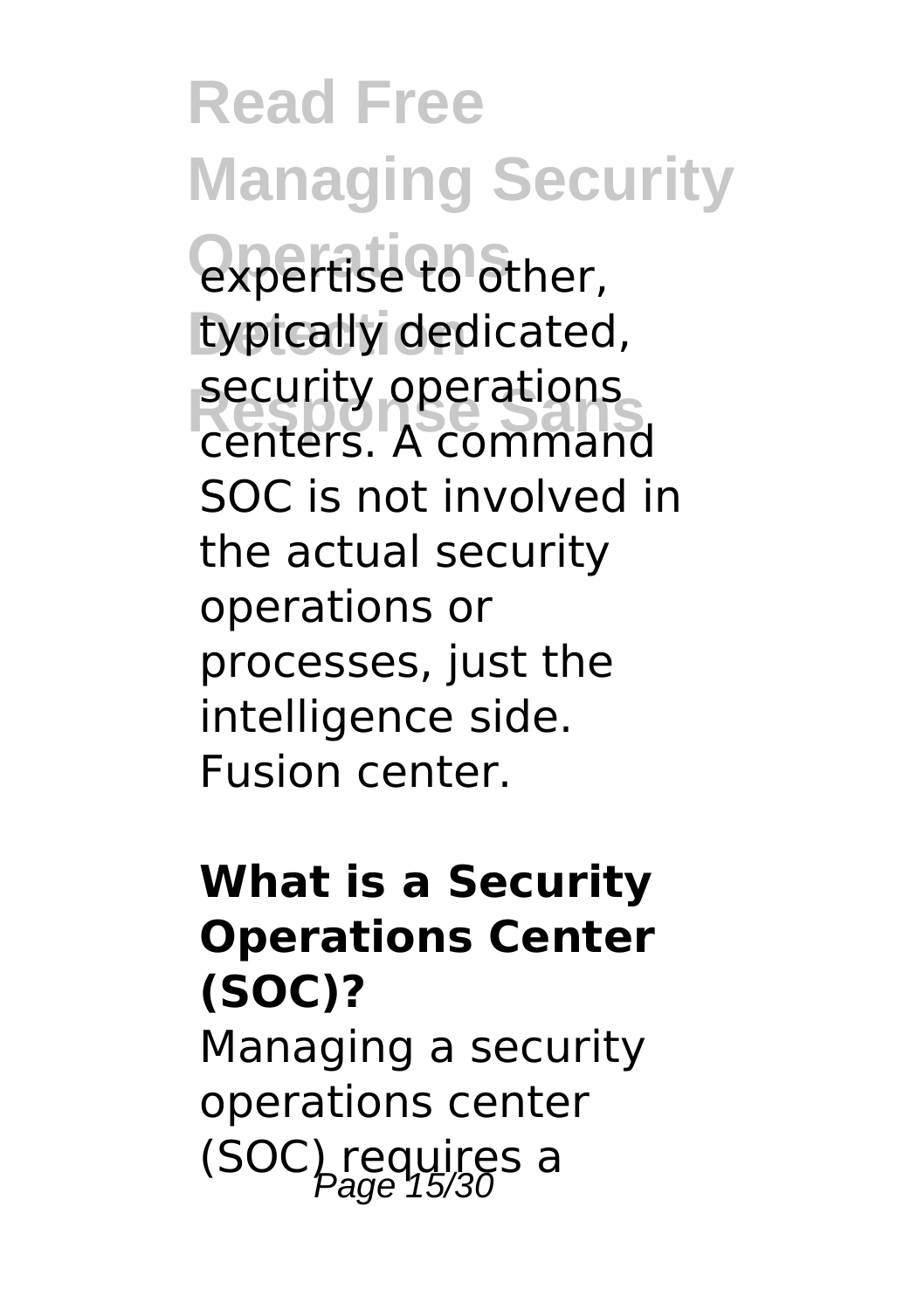**Read Free Managing Security Unique combination of** technical knowledge, **Response Sans** and leadership ability. management skills, Whether you are looking to build a new SOC or take your current team to the next level, MGT551 provides the right balance of these elements to supercharge your people, tools, and processes.

**Building and Leading Security**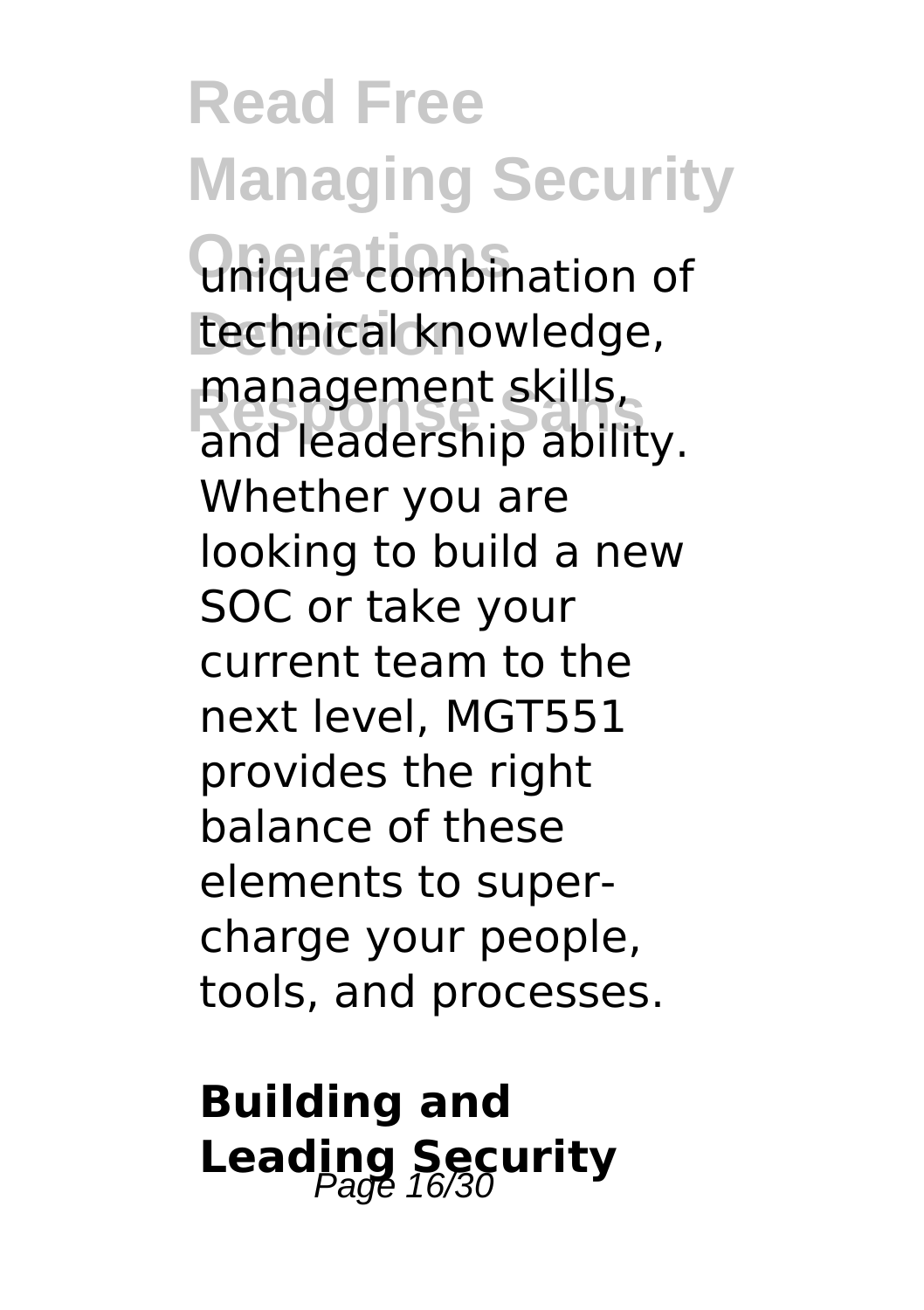**Read Free Managing Security Operations Operations Centers | SANS MGT551 The Managed Extended**<br>Detection and Detection and Response (MXDR) by Deloitte offering suite provides flexible, technology-enabled, human-powered security operations services, helping organizations build ...

**Deloitte Expands Managed Security Services and** Solutions<sub>7730</sub>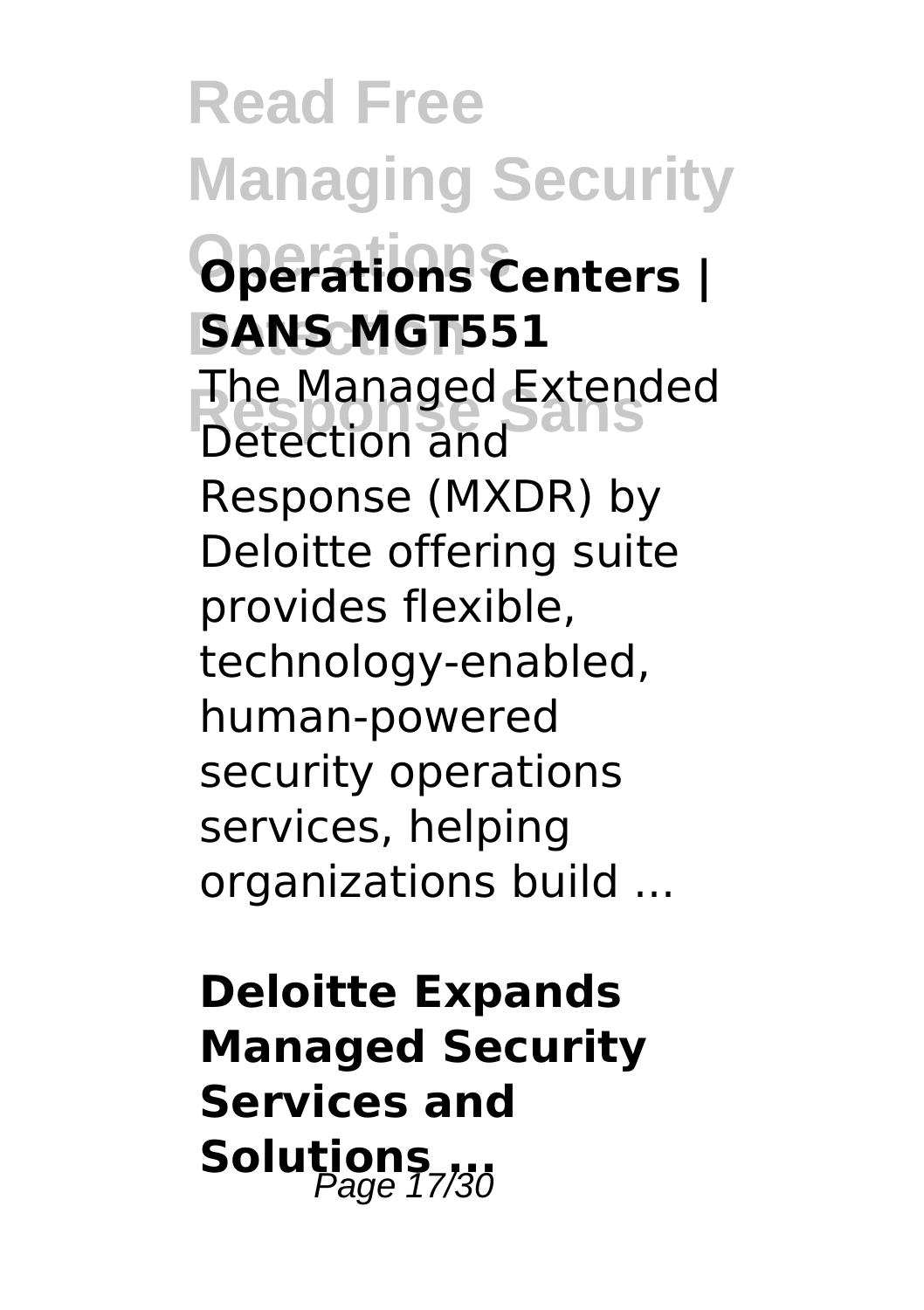**Read Free Managing Security Operations** The function of a security operations team and, irequently,<br>of a security operations team and, frequently, center (SOC), is to monitor, detect, investigate, and respond to cyberthreats around the clock. Security operations teams are charged with monitoring and protecting many assets, such as intellectual property, personnel data,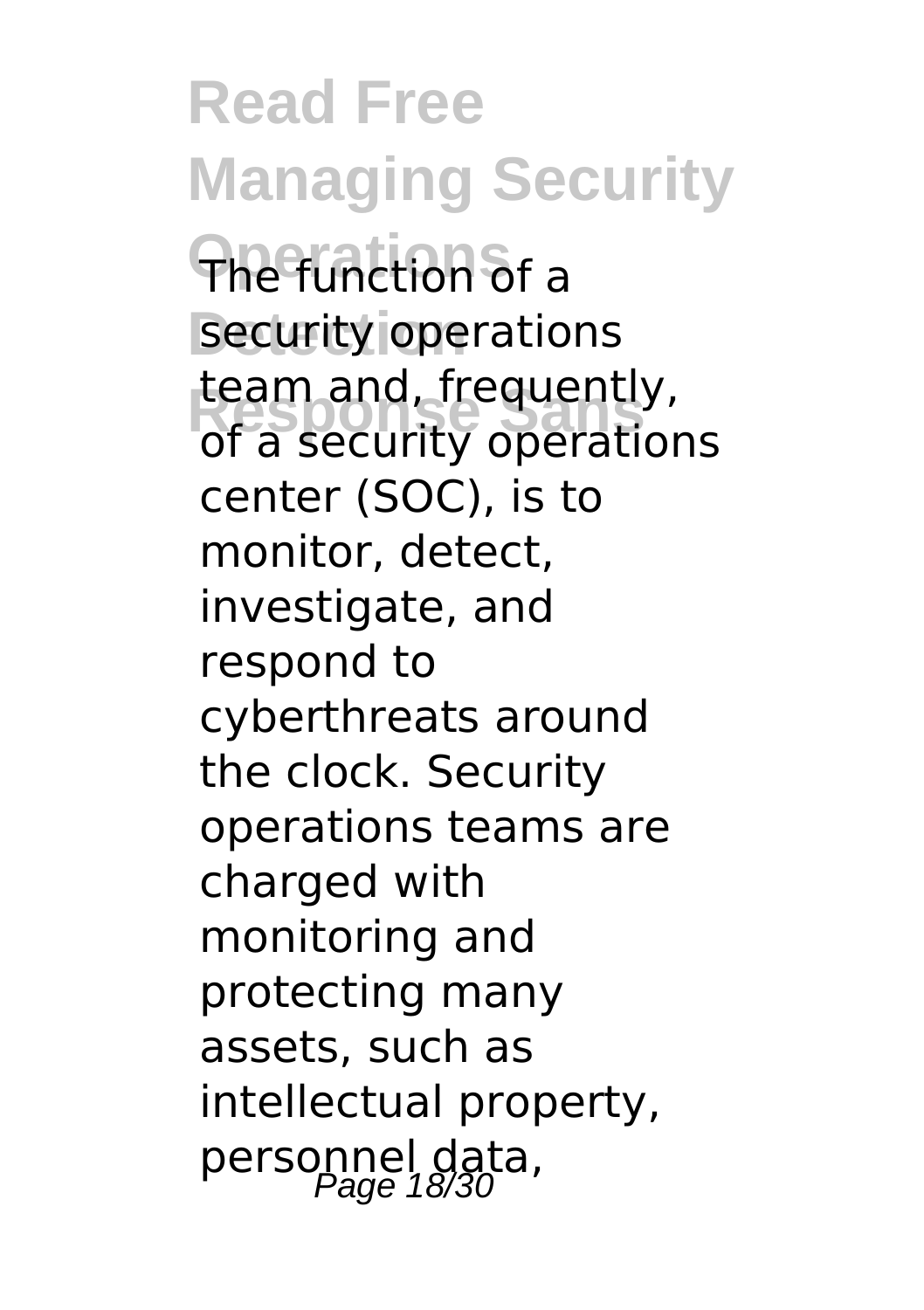**Read Free Managing Security business systems, and brand integrity.** 

# **Response Sans What Is a Security Operations Center (SOC)?**

Cysiv security operations center (SOC)-as-a-service detects, investigates, hunts for, and responds to threats across complex and fluid IT/IoT environments. Cysiv uniquely combines a data-centric approach,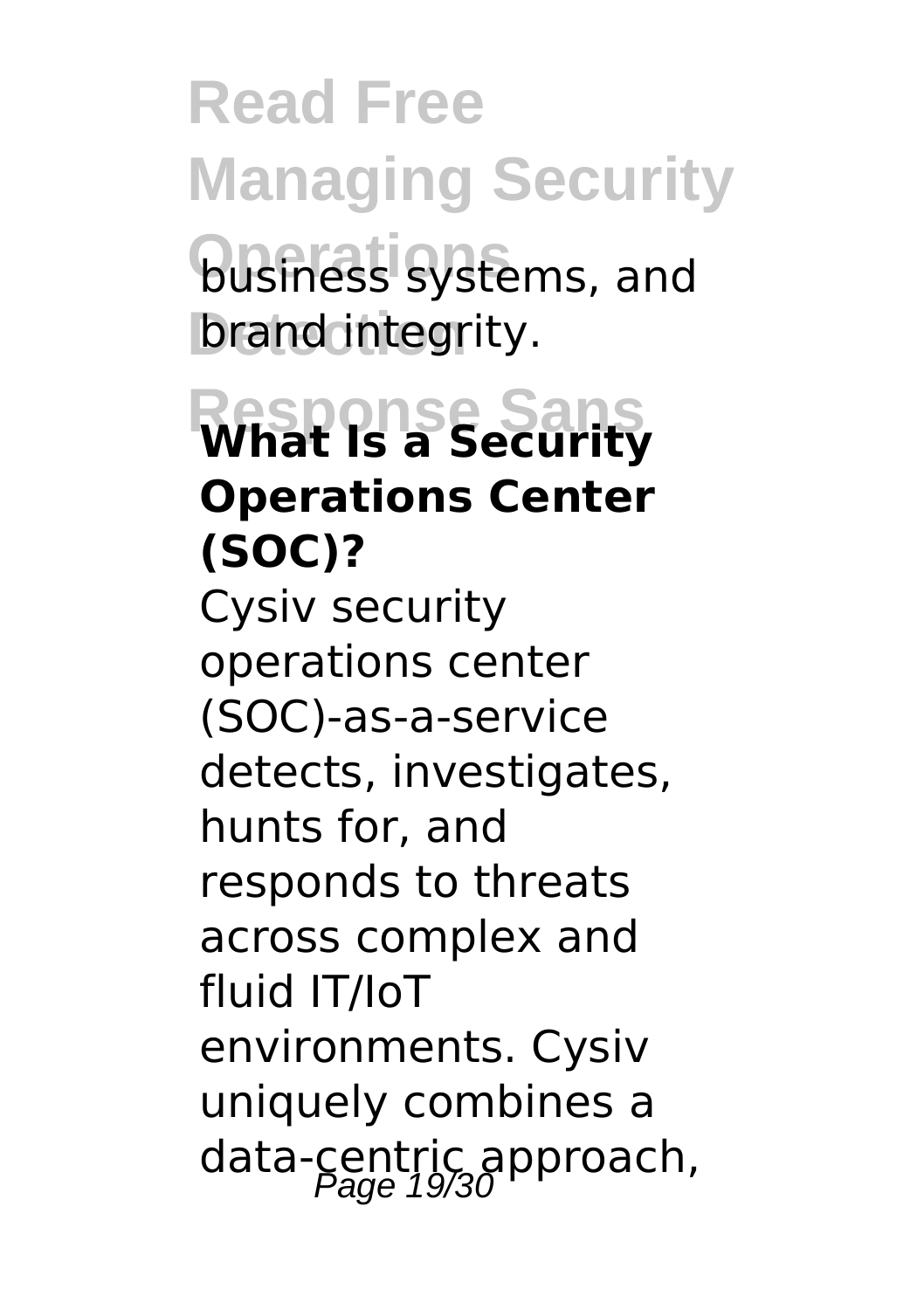**Read Free Managing Security**

**Operations** with its modern SOC platform, and response-**Responsive Centric SOC model to** deliver better and faster results.

#### **Cysiv | Comprehensive 24/7 Threat Detection & Response**

This means that security personnel are able to contextualise incidents, make better informed decisions and accelerate incident detection and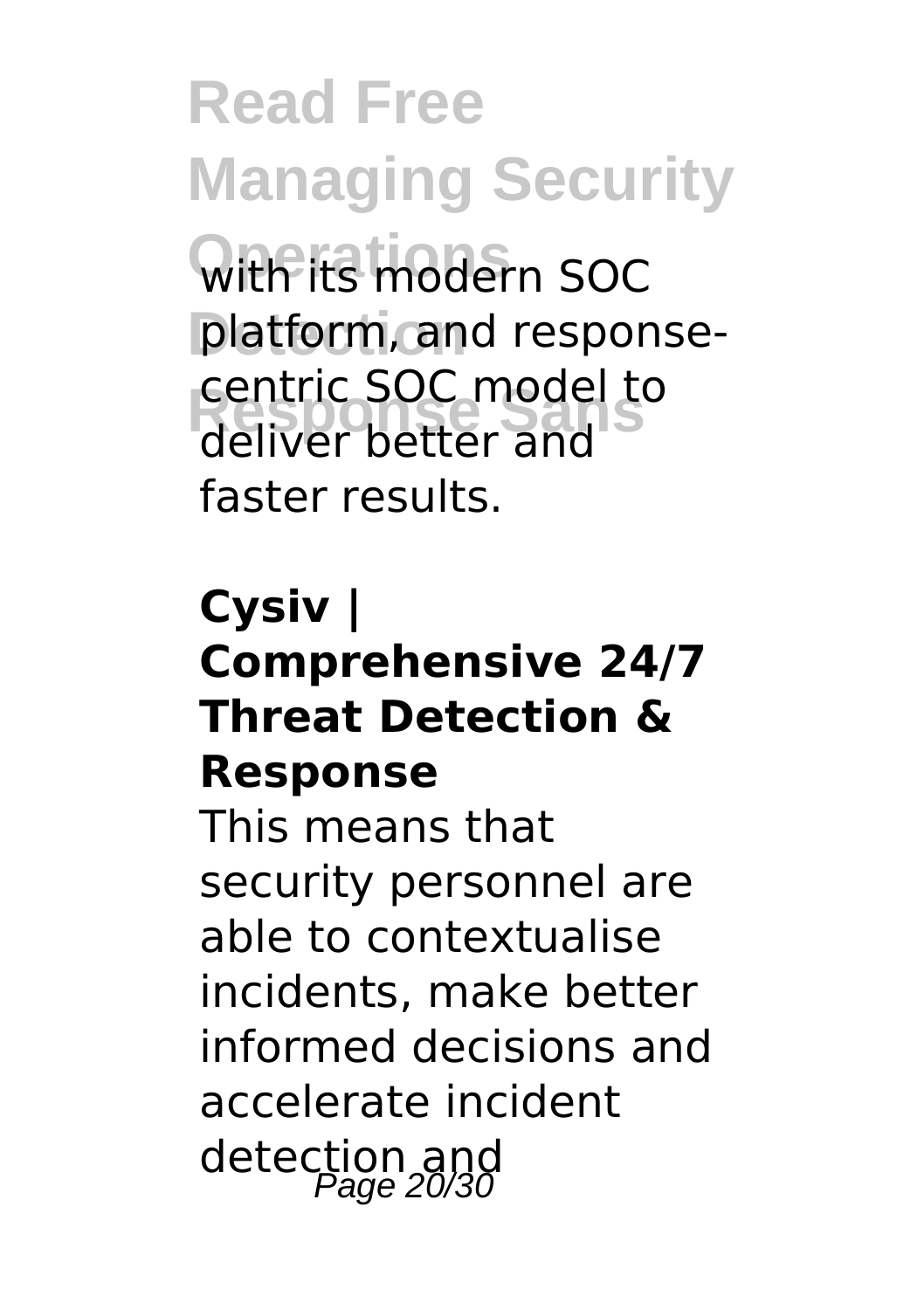**Read Free Managing Security Operations** response. 2. Improving the efficiency and *<u>A</u>* efficacy of operations. Managing many disparate security technologies can place a huge strain on security personnel.

**What is SOAR? (Security Orchestration, Automation and ...** The "Detection and Response" services would also involve cyber threat<br>Page 21/30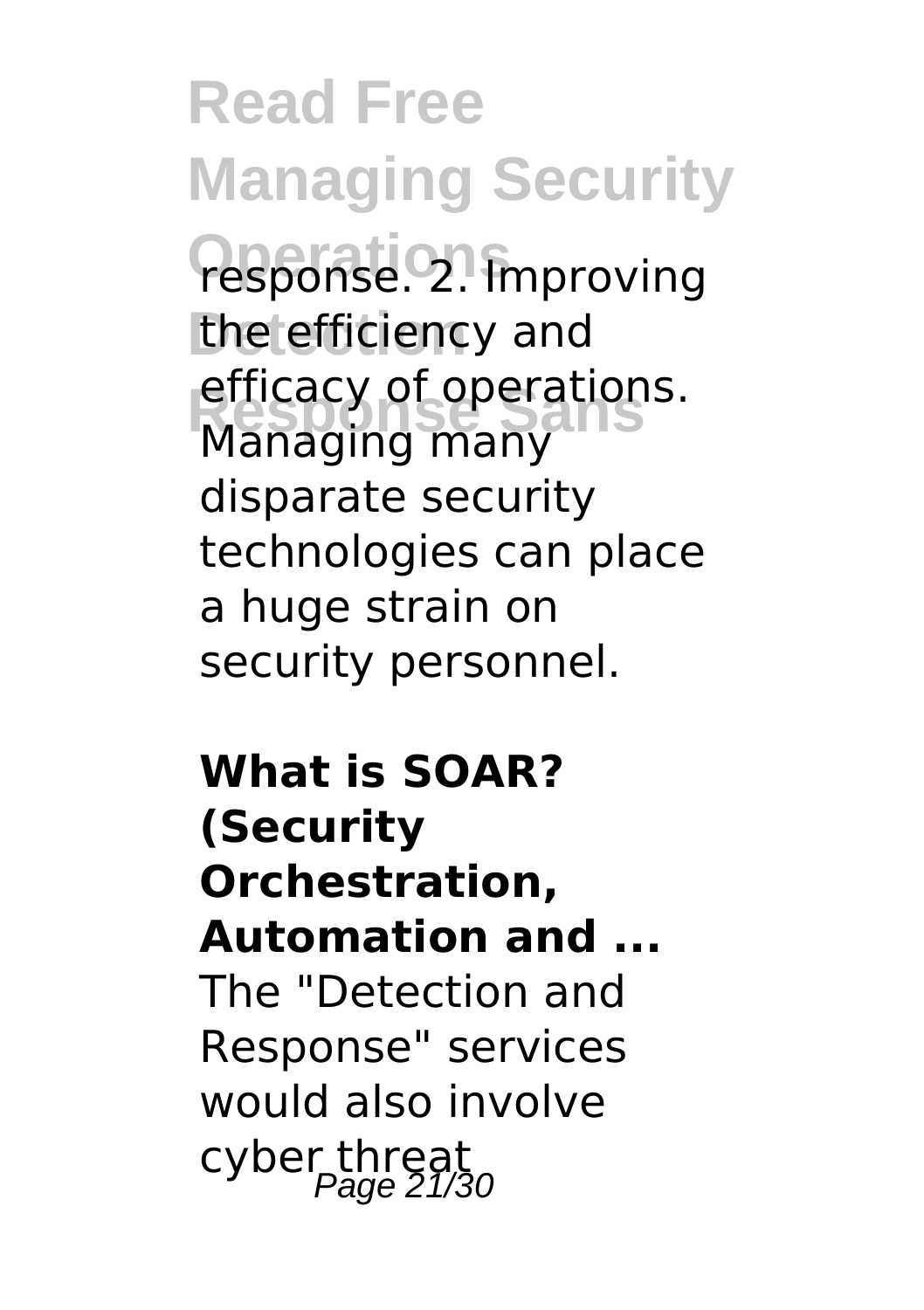**Read Free Managing Security intelligence**, threat defense operations and **Response Sans** offering an integrated digital forensics, view of the continually evolving threat landscape with contextualised and actionable data at the council level to help make informed decisions and responses.

**UAE Cyber Security Council, Injazat collaborate to** Page 22/30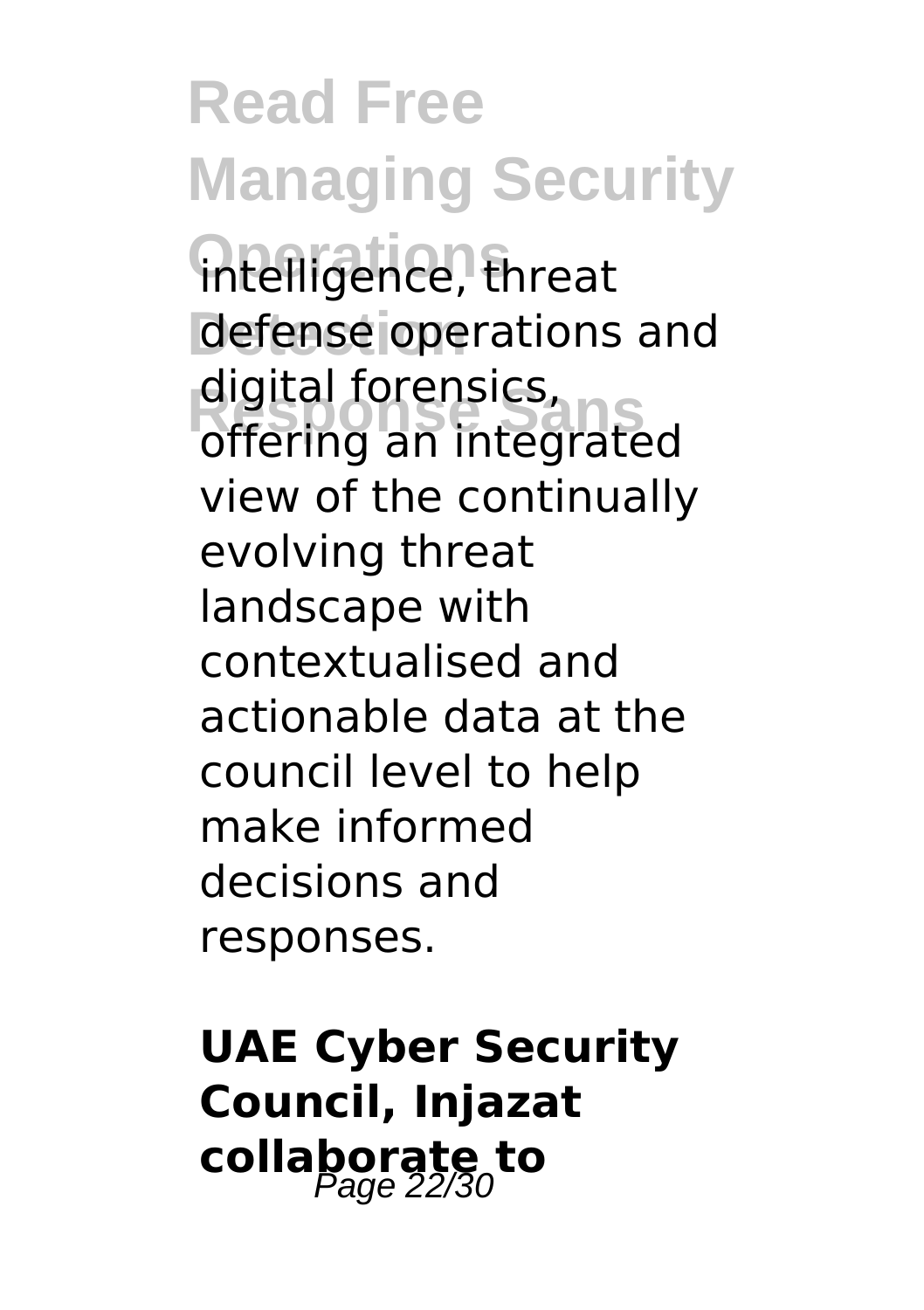**Read Free Managing Security Operations improve ... What is a Security Security operations** Operations Center? A center (SOC) includes the people, processes and technologies responsible for monitoring, analyzing and maintaining an organization's information security.. The SOC serves as an intelligence hub for the company, gathering data in real time from across the 23/30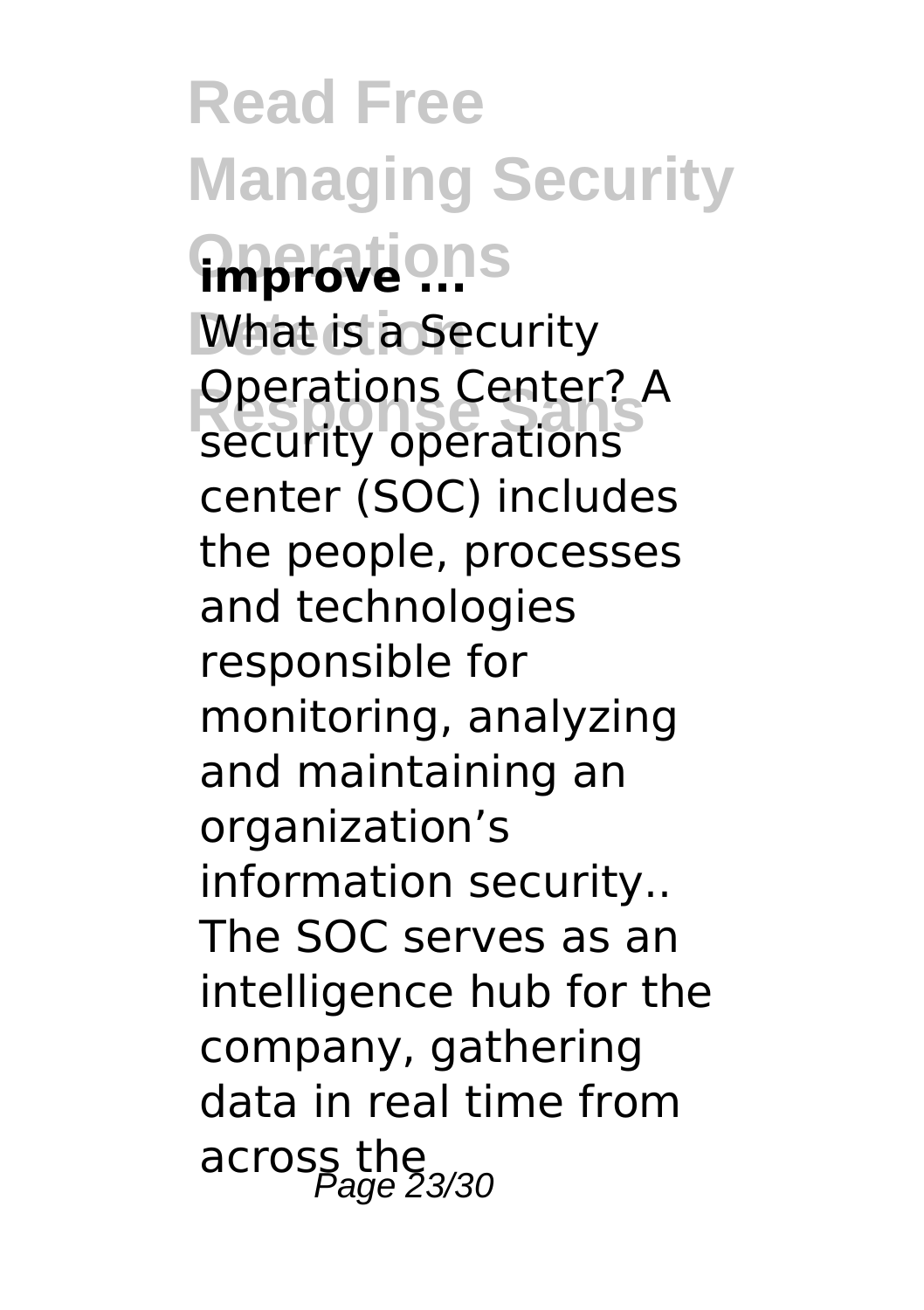**Read Free Managing Security Operations** organization's networks, servers, **Response Sans** digital assets and ... endpoints and other

## **What is a Security Operations Center (SOC)? | CrowdStrike**

18 security pros reveal the people, processes, and technologies required for building out a Security Operations Center (SOC). Building out a security operations center is a major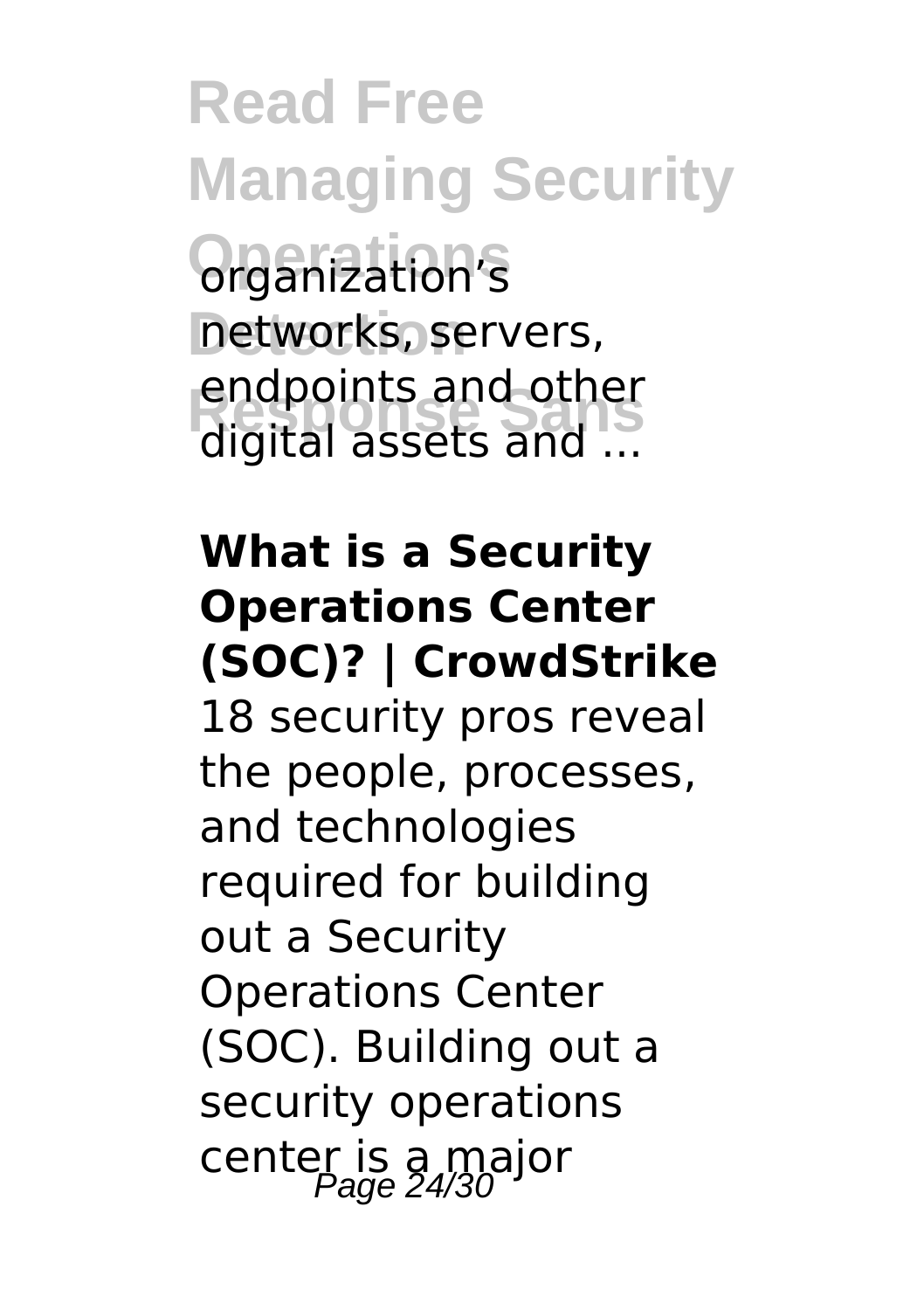**Read Free Managing Security Operations** undertaking, but one that's well worth it when configured<br>properly to provide when configured adequate security for your enterprise.

#### **How to Build a Security Operations Center (SOC): Peoples ...**

According to Gartner, "MDR services add 24/7 threat monitoring, detection and response capabilities to security operations capabilities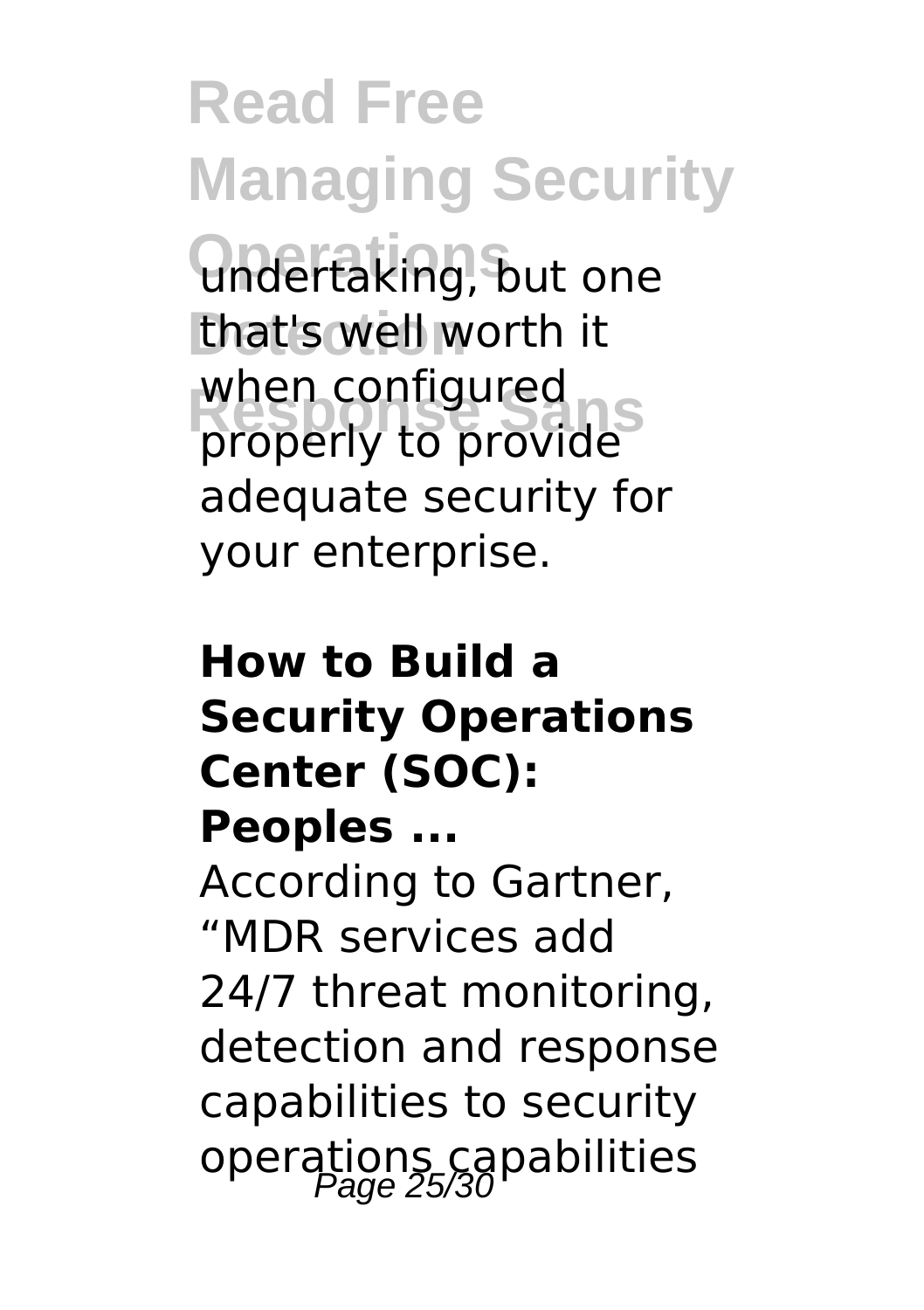**Read Free Managing Security Operations** via an outcome-**Driented approach. Recurrity and risk**<br>management leaders Security and risk should use this research to determine if MDR services are a good fit for their goals , use cases and requirements."

# **Atos Managed Detection and Response MDR solutions** Managed detection and response (MDR) is a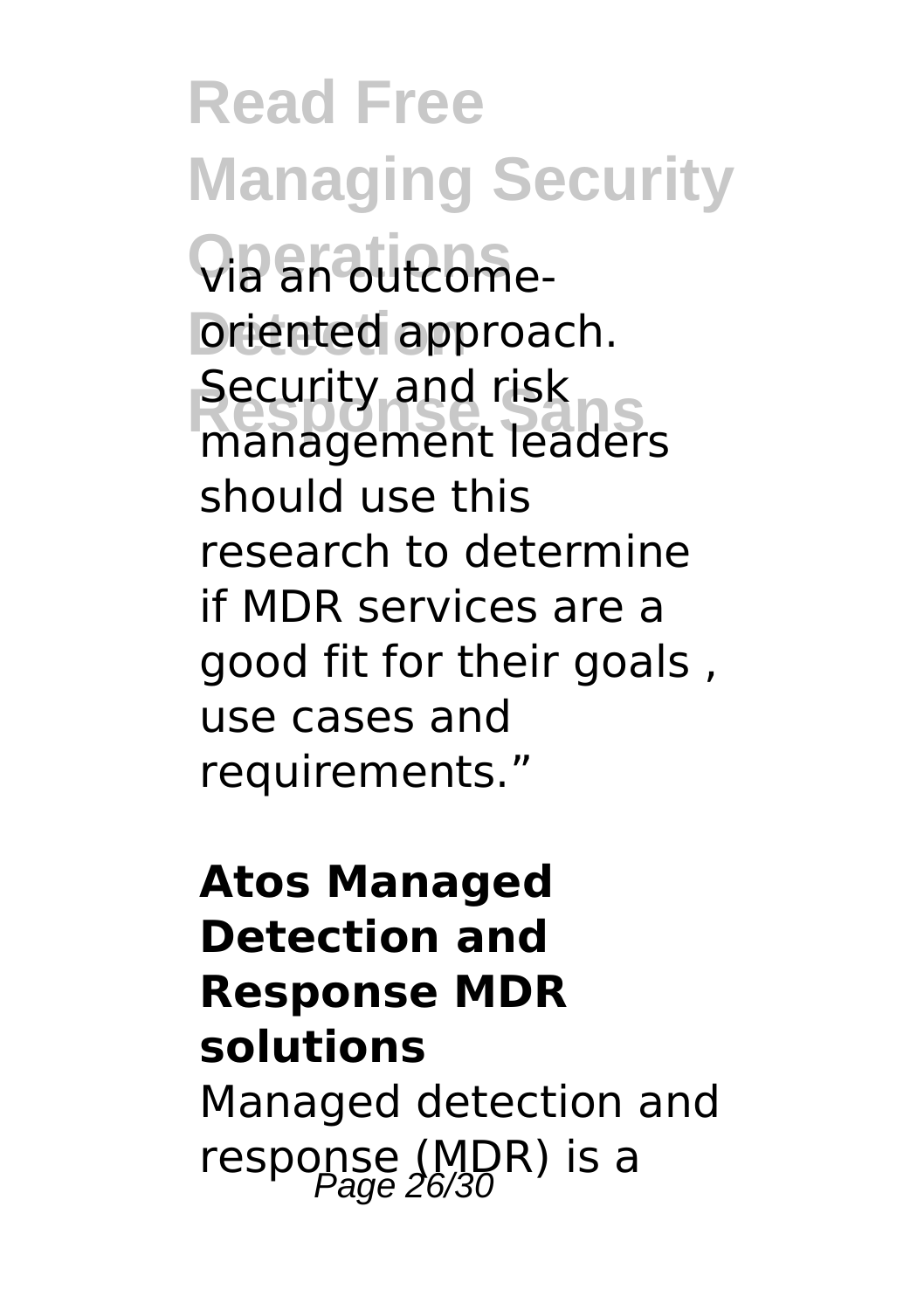**Read Free Managing Security Cybersecurity service** that combines **Rechnology and human**<br>expertise to perform expertise to perform threat hunting, monitoring, and response.The main benefit of MDR is that it helps rapidly identify and limit the impact of threats without the need for additional staffing.

**What is Managed Detection and Response (MDR)?** |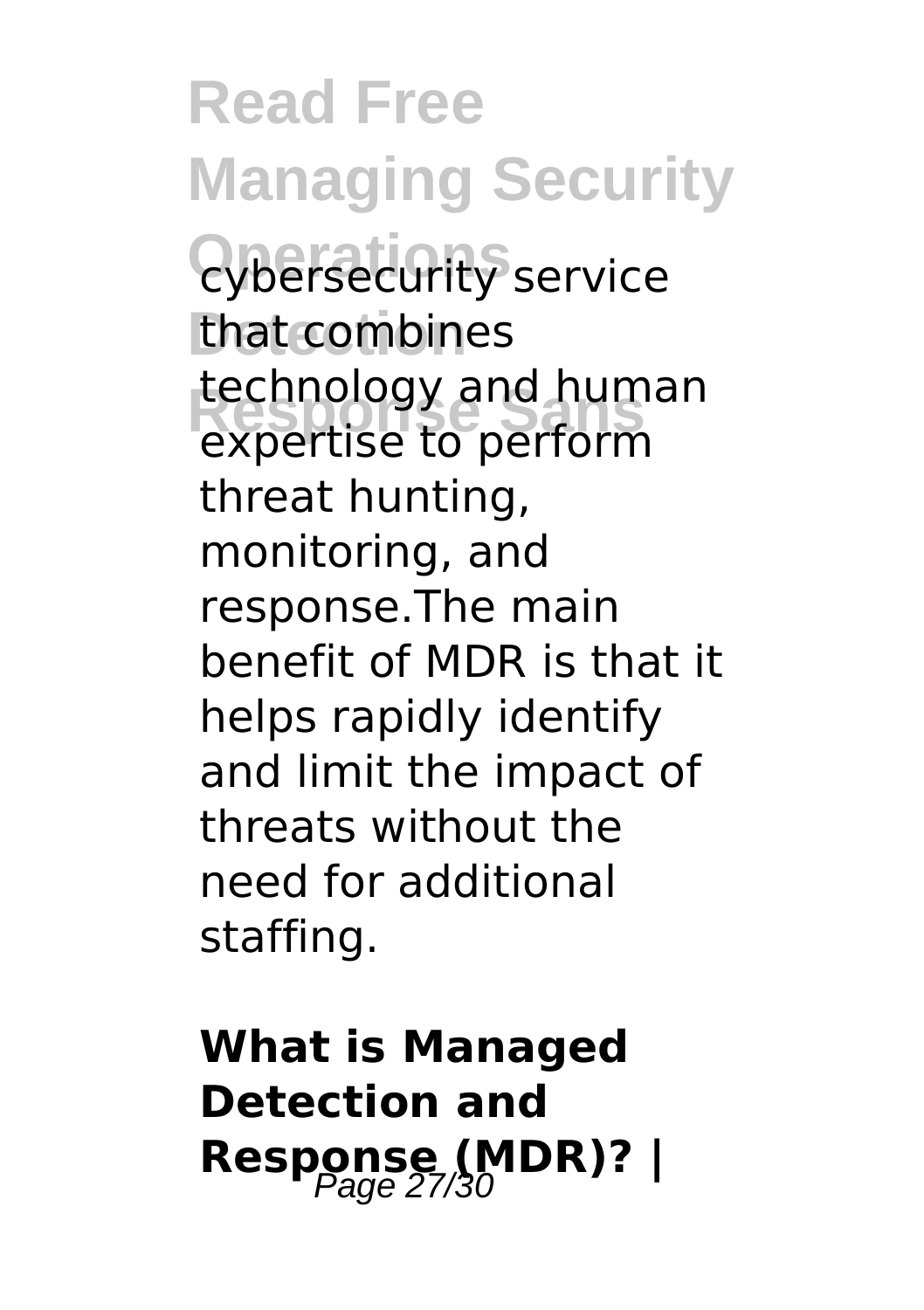**Read Free Managing Security Operations CrowdStrike SOAR** (security **orchestration, ans** automation and response) is a stack of compatible software programs that enables an organization to collect data about security threats and respond to security events without human assistance. The goal of using a SOAR platform is to improve the efficiency of physical and digital security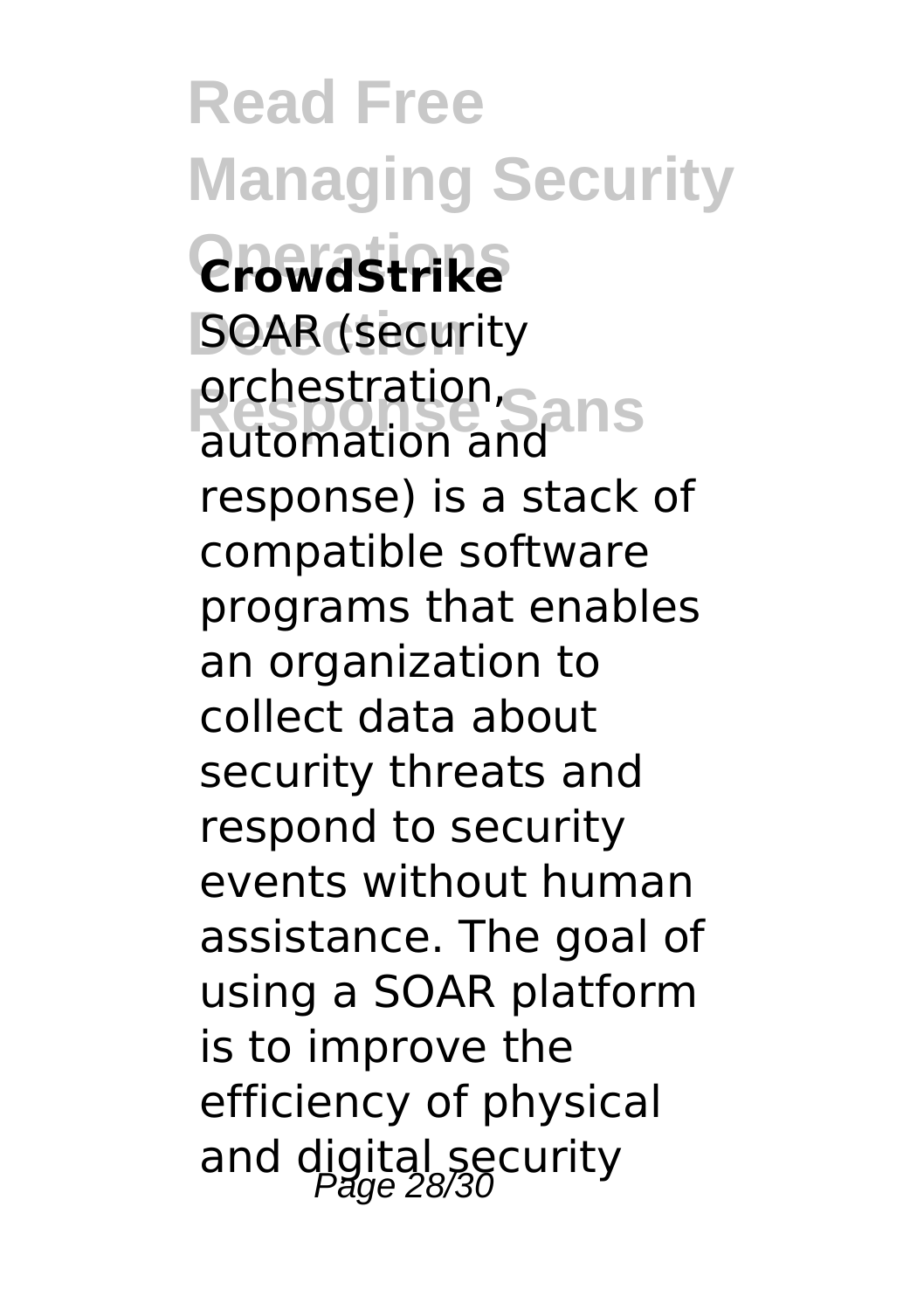**Read Free Managing Security Operations** operations. **Detection**

#### **SOAR (security**<br> *<u>Archastration</u>* **orchestration, automation and response)**

Protecting the nation's borders—land, air, and sea—from the illegal entry of people, weapons, drugs, and contraband is vital to our homeland security, as well as economic prosperity. Over the past several years, DHS has deployed